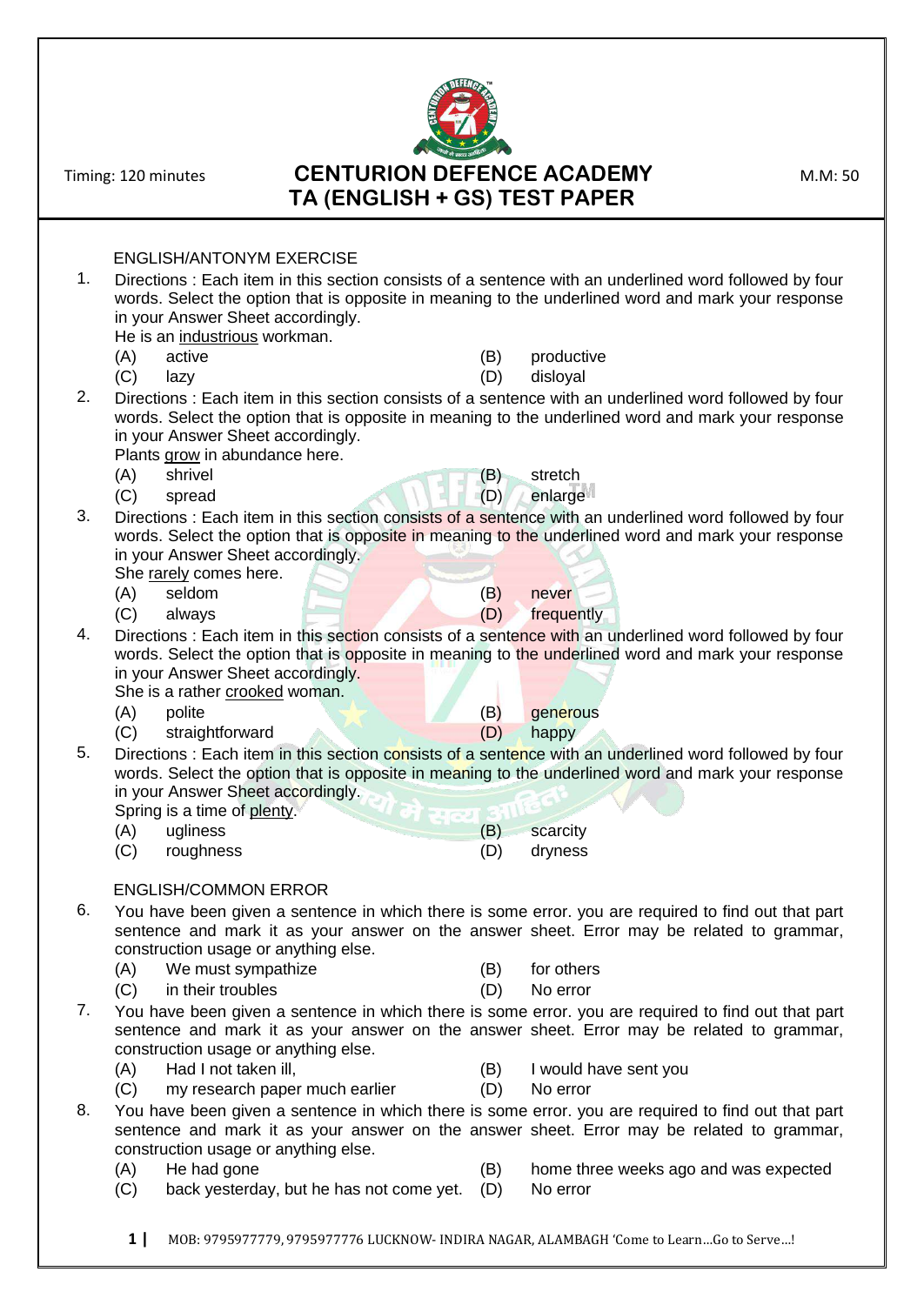- 9. You have been given a sentence in which there is some error. you are required to find out that part sentence and mark it as your answer on the answer sheet. Error may be related to grammar, construction usage or anything else.  $(A)$  The barn owl helps the farmer by  $(B)$ destroying rats which could, if left unchecked, (C) do a lot of damage to the crops. (D) No error 10. You have been given a sentence in which there is some error. you are required to find out that part sentence and mark it as your answer on the answer sheet. Error may be related to grammar, construction usage or anything else. (A) I asked him that (B) why he was angry (C) but he did not answer (D) No error *ENGLISH/PASSIVE VOICE* 11. *In the questions below the sentences have been given in Active/Passive voice. From the given alternatives, choose the one which best expresses the given sentence in Passive/Active voice.* Robin would draw a picture in the competition.  $(A)$  In the competition Robin would have to  $(B)$ draw a picture. A picture in the competition would have been drawn by Robin.  $(C)$  In the competition Robin would be drawn  $a(D)$ picture. A picture would be drawn by Robin in the competition. 12. *In the questions below the sentences have been given in Active/Passive voice. From the given alternatives, choose the one which best expresses the given sentence in Passive/Active voice.* The noise of the traffic kept me awake.  $(A)$  I remained awake by the noise of the  $(B)$ traffic. I was kept waking by the noise of the traffic.  $(C)$  I was kept awake by the noise of the traffic.  $(D)$  The traffic kept me awake by the noise. 13. *In the questions below the sentences have been given in Active/Passive voice. From the given alternatives, choose the one which best expresses the given sentence in Passive/Active voice.* Prepare yourself for the worst. (A) You be prepared for the worst. (B) The worst should be prepared by yourself. (C) Be prepared for the worst. (D) For the worst, preparation should be made by you. 14. *In the questions below the sentences have been given in Active/Passive voice. From the given alternatives, choose the one which best expresses the given sentence in Passive/Active voice.* They have cut all the telephone wires. (A) All the telephone wires will be cut. (B) All the telephone wires had been cut. (C) All the telephone wires have been cut. (D) All the telephone wires shall be cut. 15. *In the questions below the sentences have been given in Active/Passive voice. From the given alternatives, choose the one which best expresses the given sentence in Passive/Active voice.* The shopkeeper lowered the prices. (A) The prices lowered the shopkeeper. (B) The prices were lowered by the shopkeeper. (C) Down went the prices. (D) The shopkeeper got down the prices. ENGLISH/SENTENCE IMPROVEMENT EXERCISE 16. Each of the following sentences in this section has a blanks space and four words or group of words given after the sentence. Select the word or group of words you consider most appropriate for the blank space and indicate your response the Answer Sheet accordingly. He is definitely the cleverer among the two. (A) in (B) of (C) than (D) No improvement 17. Each of the following sentences in this section has a blanks space and four words or group of words given after the sentence. Select the word or group of words you consider most appropriate for the blank space and indicate your response the Answer Sheet accordingly. He is resembling his father. (A) has resembled (B) was resembling (C) resembles (D) No improvement
	- **2 |** MOB: 9795977779, 9795977776 LUCKNOW- INDIRA NAGAR, ALAMBAGH 'Come to Learn…Go to Serve…!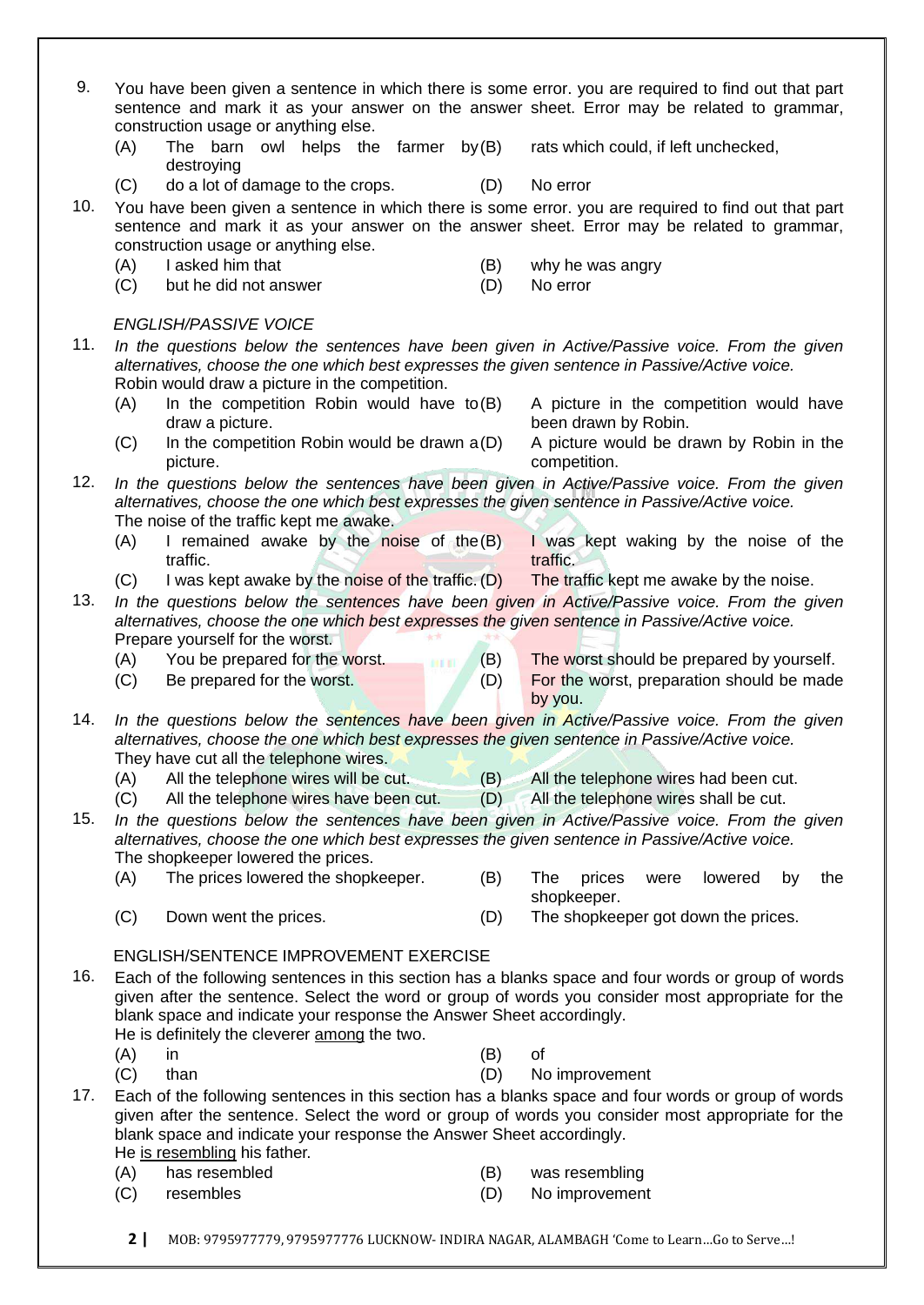| 18. | Each of the following sentences in this section has a blanks space and four words or group of words<br>blank space and indicate your response the Answer Sheet accordingly.<br>A majority of the passengers could have been saved if the driver had applied the brakes in time.                                                          |     | given after the sentence. Select the word or group of words you consider most appropriate for the                                                                                                     |
|-----|------------------------------------------------------------------------------------------------------------------------------------------------------------------------------------------------------------------------------------------------------------------------------------------------------------------------------------------|-----|-------------------------------------------------------------------------------------------------------------------------------------------------------------------------------------------------------|
|     | had been saved<br>(A)                                                                                                                                                                                                                                                                                                                    | (B) | may have been saved                                                                                                                                                                                   |
|     | (C)<br>could have saved                                                                                                                                                                                                                                                                                                                  | (D) | No improvement                                                                                                                                                                                        |
| 19. | Each of the following sentences in this section has a blanks space and four words or group of words<br>given after the sentence. Select the word or group of words you consider most appropriate for the<br>blank space and indicate your response the Answer Sheet accordingly.<br>I can be grateful if you could write to me about it. |     |                                                                                                                                                                                                       |
|     | would be<br>(A)                                                                                                                                                                                                                                                                                                                          | (B) | should be                                                                                                                                                                                             |
| 20. | (C)<br>must be<br>Each of the following sentences in this section has a blanks space and four words or group of words<br>blank space and indicate your response the Answer Sheet accordingly.<br>Would you mind closing the window?                                                                                                      | (D) | No improvement<br>given after the sentence. Select the word or group of words you consider most appropriate for the                                                                                   |
|     | to close<br>(A)                                                                                                                                                                                                                                                                                                                          | (B) | in closing                                                                                                                                                                                            |
|     | (C)<br>for closing                                                                                                                                                                                                                                                                                                                       | (D) | No improvement                                                                                                                                                                                        |
|     | <b>ENGLISH/FILL IN THE BLANKS EXERCISE AND SPOTTING ERRORS</b>                                                                                                                                                                                                                                                                           |     |                                                                                                                                                                                                       |
| 21. | Each of the following sentences in this section has a blanks space and four words or group of words                                                                                                                                                                                                                                      |     | given after the sentence. Select the word or group of words you consider most appropriate for the                                                                                                     |
|     | blank space and indicate your response the Answer Sheet accordingly.                                                                                                                                                                                                                                                                     |     |                                                                                                                                                                                                       |
|     | thousand shares.                                                                                                                                                                                                                                                                                                                         |     | the broker had warned him that the stock was a  investment, he insisted on buying a                                                                                                                   |
|     | Because; prudent<br>(A)                                                                                                                                                                                                                                                                                                                  | (B) | Since; negligible                                                                                                                                                                                     |
|     | Although ;precarious<br>(C)                                                                                                                                                                                                                                                                                                              | (D) | As; vulnerable                                                                                                                                                                                        |
|     |                                                                                                                                                                                                                                                                                                                                          |     |                                                                                                                                                                                                       |
| 22. | Each of the following sentences in this section has a blanks space and four words or group of words                                                                                                                                                                                                                                      |     | given after the sentence. Select the word or group of words you consider most appropriate for the                                                                                                     |
|     | blank space and indicate your response the Answer Sheet accordingly.<br>The activities of the association have from the  objectives set for it in the initial years.                                                                                                                                                                     |     |                                                                                                                                                                                                       |
|     | Grown ; simple<br>(A)                                                                                                                                                                                                                                                                                                                    | (B) | Deviated ;original                                                                                                                                                                                    |
|     | Details; grand<br>(C)                                                                                                                                                                                                                                                                                                                    | (D) | Emerged; total                                                                                                                                                                                        |
| 23. | given after the sentence. Select the word or group of words you consider most appropriate for the<br>blank space and indicate your response the Answer Sheet accordingly.                                                                                                                                                                |     | Each of the following sentences in this section has a blanks space and four words or group of words                                                                                                   |
|     | objects not directly in front of them.                                                                                                                                                                                                                                                                                                   |     |                                                                                                                                                                                                       |
|     | (A)<br>Optical; distorted                                                                                                                                                                                                                                                                                                                | (B) | Peripheral; demurred                                                                                                                                                                                  |
|     | (C)<br>Periphrastic; demurred                                                                                                                                                                                                                                                                                                            | (D) | Peripatetic; diminished                                                                                                                                                                               |
|     | <b>ENGLISH/IDIOMS AND PHRASES</b>                                                                                                                                                                                                                                                                                                        |     |                                                                                                                                                                                                       |
| 24. | Directions : Given below are some idioms/phrases followed by four alternative meanings to each.<br>in your Answer Sheet accordingly.<br>A clarion call                                                                                                                                                                                   |     | Choose the response (a), (b), (c) or (d), whichever is the most appropriate and mark your response                                                                                                    |
|     | (A)<br>A trumpet call                                                                                                                                                                                                                                                                                                                    | (B) | An intimidating voice                                                                                                                                                                                 |
| 25. | (C)<br>A strong request                                                                                                                                                                                                                                                                                                                  | (D) | An urgent order                                                                                                                                                                                       |
|     | in your Answer Sheet accordingly.                                                                                                                                                                                                                                                                                                        |     | Directions : Given below are some idioms/phrases followed by four alternative meanings to each.<br>Choose the response (a), (b), (c) or (d), whichever is the most appropriate and mark your response |
|     | Turn topsy-turvy<br>(A) To completely change something                                                                                                                                                                                                                                                                                   | (B) | To completely evaluate something                                                                                                                                                                      |
|     | To enjoy yourself greatly<br>(C)                                                                                                                                                                                                                                                                                                         | (D) | To exhaust yourself completely                                                                                                                                                                        |
|     |                                                                                                                                                                                                                                                                                                                                          |     |                                                                                                                                                                                                       |
|     |                                                                                                                                                                                                                                                                                                                                          |     |                                                                                                                                                                                                       |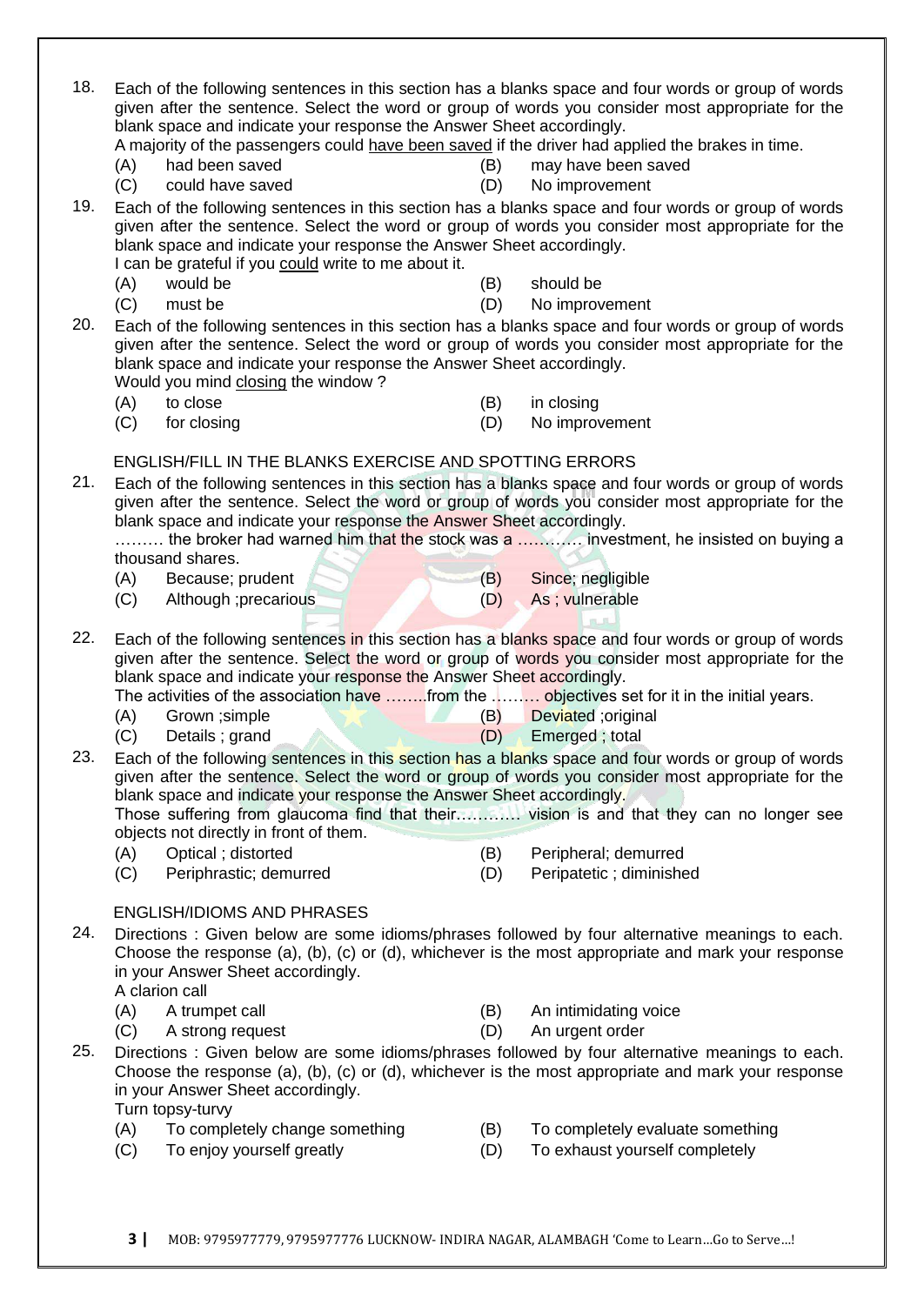| 26. | Directions : Given below are some idioms/phrases followed by four alternative meanings to each.<br>Choose the response (a), (b), (c) or (d), whichever is the most appropriate and mark your response<br>in your Answer Sheet accordingly.<br>A hunky-dory situation |            |                                               |
|-----|----------------------------------------------------------------------------------------------------------------------------------------------------------------------------------------------------------------------------------------------------------------------|------------|-----------------------------------------------|
|     | There are serious issues among people<br>(A)                                                                                                                                                                                                                         | (B)        | There are no problems and people are<br>happy |
|     | (C)<br>There is war and bloodshed all over                                                                                                                                                                                                                           | (D)        | There is no work, only enjoyment              |
| 27. | Directions : Given below are some idioms/phrases followed by four alternative meanings to each.<br>Choose the response (a), (b), (c) or (d), whichever is the most appropriate and mark your response<br>in your Answer Sheet accordingly.<br>Fire in the belly      |            |                                               |
|     | Fear and hatred<br>(A)                                                                                                                                                                                                                                               | (B)        | Powerful ambition                             |
|     | (C)<br>Love and dedication                                                                                                                                                                                                                                           | (D)        | Lethargy and indifference                     |
| 28. | Directions : Given below are some idioms/phrases followed by four alternative meanings to each.<br>Choose the response (a), (b), (c) or (d), whichever is the most appropriate and mark your response<br>in your Answer Sheet accordingly.<br>Give somebody a leg up |            |                                               |
|     | To pull someone down<br>(A)                                                                                                                                                                                                                                          | (B)        | To deceive and betray someone                 |
|     | (C)<br>To help someone for their livelihood                                                                                                                                                                                                                          | (D)        | To help someone to be successful              |
|     | <b>ENGLISH/SPELLING TEST</b>                                                                                                                                                                                                                                         |            |                                               |
| 29. | Find the correctly spelt word.                                                                                                                                                                                                                                       |            | TM                                            |
|     | Adviceable<br>(A)                                                                                                                                                                                                                                                    | (B)        | Advisable                                     |
|     | (C)<br>Advicable                                                                                                                                                                                                                                                     | (D)        | Adviseable                                    |
| 30. | Find the correctly spelt word.                                                                                                                                                                                                                                       |            |                                               |
|     | (A)<br>Interegnum                                                                                                                                                                                                                                                    | (B)        | Intregnum                                     |
|     | (C)<br>Interregnum                                                                                                                                                                                                                                                   | (D)        | Interregnim                                   |
| 31. | Find the correctly spelt word.<br>女女                                                                                                                                                                                                                                 |            |                                               |
|     | Puerille<br>(A)<br>BH TI                                                                                                                                                                                                                                             | (B)        | <b>Puerrile</b>                               |
|     | Puerile<br>(C)                                                                                                                                                                                                                                                       | (D)        | <b>Purrile</b>                                |
|     | <b>ENGLISH/SYNONYMS EXERCISE</b>                                                                                                                                                                                                                                     |            |                                               |
| 32. | Directions : Each item in this section consists of a sentence with an underlined word followed by four                                                                                                                                                               |            |                                               |
|     | words. Select the option that is nearest in meaning to the underlined word and mark your response in                                                                                                                                                                 |            |                                               |
|     | your Answer Sheet accordingly.                                                                                                                                                                                                                                       |            |                                               |
|     | My daughter is my replica.<br>pride                                                                                                                                                                                                                                  |            | clone                                         |
|     | (A)<br>(C)<br>love                                                                                                                                                                                                                                                   | (B)<br>(D) | original                                      |
| 33. | Directions : Each item in this section consists of a sentence with an underlined word followed by four                                                                                                                                                               |            |                                               |
|     | words. Select the option that is nearest in meaning to the underlined word and mark your response in                                                                                                                                                                 |            |                                               |
|     | your Answer Sheet accordingly.<br>She undertook a reconnaissance of the entire issue.                                                                                                                                                                                |            |                                               |
|     | (A)<br>revaluation                                                                                                                                                                                                                                                   | (B)        | ratification                                  |
|     | (C)<br>investigation                                                                                                                                                                                                                                                 | (D)        | regularization                                |
| 34. | Directions : Each item in this section consists of a sentence with an underlined word followed by four                                                                                                                                                               |            |                                               |
|     | words. Select the option that is nearest in meaning to the underlined word and mark your response in                                                                                                                                                                 |            |                                               |
|     | your Answer Sheet accordingly.<br>Arrogance is a hallmark of his nature.                                                                                                                                                                                             |            |                                               |
|     | (A)<br>concern                                                                                                                                                                                                                                                       | (B)        | unpretentiousness                             |
|     | (C)<br>conceit                                                                                                                                                                                                                                                       | (D)        | simplicity                                    |
| 35. | Directions : Each item in this section consists of a sentence with an underlined word followed by four                                                                                                                                                               |            |                                               |
|     | words. Select the option that is nearest in meaning to the underlined word and mark your response in                                                                                                                                                                 |            |                                               |
|     | your Answer Sheet accordingly.                                                                                                                                                                                                                                       |            |                                               |
|     | The sardonic nature of her stories made her stand out among the contemporary writers.                                                                                                                                                                                |            |                                               |
|     | compassionate<br>(A)<br>(C)<br>mocking                                                                                                                                                                                                                               | (B)<br>(D) | insightful<br>comic                           |
|     |                                                                                                                                                                                                                                                                      |            |                                               |
|     |                                                                                                                                                                                                                                                                      |            |                                               |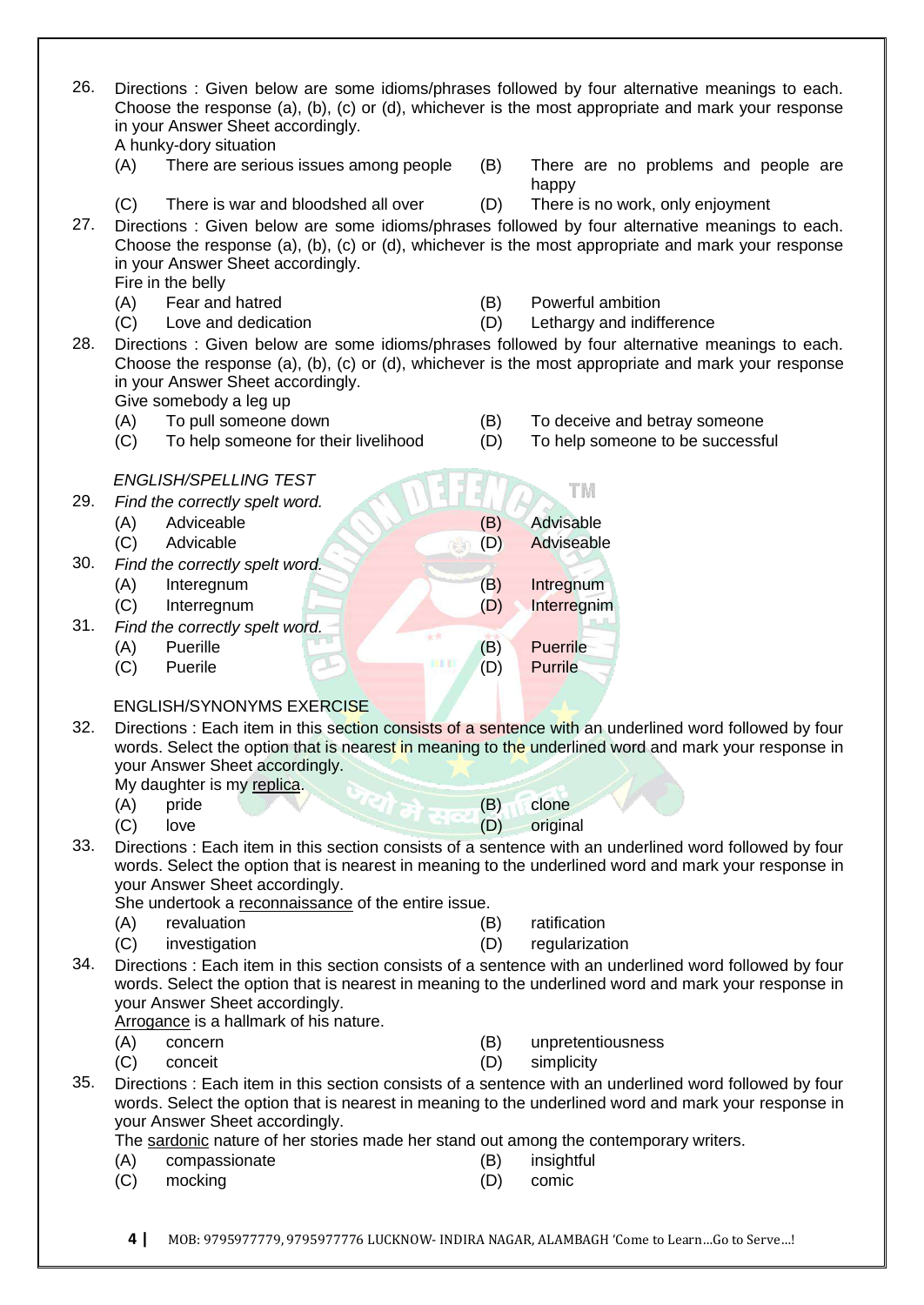| 36. |            | your Answer Sheet accordingly.<br>She is a patron of art and culture.                     |            | Directions : Each item in this section consists of a sentence with an underlined word followed by four<br>words. Select the option that is nearest in meaning to the underlined word and mark your response in |
|-----|------------|-------------------------------------------------------------------------------------------|------------|----------------------------------------------------------------------------------------------------------------------------------------------------------------------------------------------------------------|
|     | (A)<br>(C) | entrepreneur<br>critique                                                                  | (B)<br>(D) | admirer<br>backer                                                                                                                                                                                              |
|     |            | <b>ENGLISH/ONE WORD SUBSTITUTION</b>                                                      |            |                                                                                                                                                                                                                |
| 37. |            | given word/sentence.                                                                      |            | In questions given below out of four alternatives, choose the one which can be substituted for the                                                                                                             |
|     |            | A name adopted by an author in his writings                                               |            |                                                                                                                                                                                                                |
|     | (A)        | Nickname                                                                                  | (B)        | Pseudonym                                                                                                                                                                                                      |
|     | (C)        | Nomenclature                                                                              | (D)        | <b>Title</b>                                                                                                                                                                                                   |
| 38. |            |                                                                                           |            | In questions given below out of four alternatives, choose the one which can be substituted for the                                                                                                             |
|     |            | given word/sentence.                                                                      |            |                                                                                                                                                                                                                |
|     |            | Something that can be heard                                                               |            |                                                                                                                                                                                                                |
|     | (A)        | Auditory                                                                                  | (B)        | Audio-visual                                                                                                                                                                                                   |
|     | (C)        | Audible                                                                                   | (D)        | Audition                                                                                                                                                                                                       |
| 39. |            |                                                                                           |            | In questions given below out of four alternatives, choose the one which can be substituted for the                                                                                                             |
|     |            | given word/sentence.                                                                      |            |                                                                                                                                                                                                                |
|     |            | A place where everything is perfect.                                                      | (B)        | TМ                                                                                                                                                                                                             |
|     | (A)        | heaven                                                                                    |            | platoon                                                                                                                                                                                                        |
| 40. | (C)        | cosmos                                                                                    | (D)        | utopia                                                                                                                                                                                                         |
|     |            | given word/sentence.                                                                      |            | In questions given below out of four alternatives, choose the one which can be substituted for the                                                                                                             |
|     |            | A plant or animal living on another.                                                      |            |                                                                                                                                                                                                                |
|     | (A)        | parasite                                                                                  | (B)        | hydra                                                                                                                                                                                                          |
|     | (C)        | creeper                                                                                   | (D)        | bush                                                                                                                                                                                                           |
| 41. |            |                                                                                           |            | In questions given below out of four alternatives, choose the one which can be substituted for the                                                                                                             |
|     |            | given word/sentence.                                                                      |            |                                                                                                                                                                                                                |
|     |            | A sweet music.                                                                            |            |                                                                                                                                                                                                                |
|     | (A)        | lullaby                                                                                   | (B)        | melody                                                                                                                                                                                                         |
|     | (C)        | folk song                                                                                 | (D)        | duet                                                                                                                                                                                                           |
|     |            |                                                                                           |            |                                                                                                                                                                                                                |
|     |            | ENGLISH/PASSAGE                                                                           |            |                                                                                                                                                                                                                |
| 42. |            |                                                                                           |            | Read the following short passages. After each passage, you will find several questions based on                                                                                                                |
|     |            | what is stated or implied in the passages. Answer the questions that follow each passage. |            |                                                                                                                                                                                                                |
|     |            |                                                                                           |            | The rule of the road means that in order that the liberties of all may be preserved, the liberties of                                                                                                          |
|     |            |                                                                                           |            | everybody must be curtailed. When the policeman, say, at a road-crossing steps into the middle of                                                                                                              |

the road and puts out his hand, he is the symbol not of tyranny but of liberty. You have submitted to a curtailment of private liberty in order that you may enjoy a social order which makes your liberty a reality. We have both liberties to preserve - our individual liberty and our social liberty. That is, we must have a judicious mixture of both. I shall not permit any authority to say that my child must go to this school or that, shall specialize in science or arts. These things are personal. But if I say that my child shall have no education at all, then society will firmly tell me that my child must have education whether I like it or not.

The author is of the view that we should :

- $(A)$  have absolute individual liberty without any  $(B)$ restrictions imposed by the society
- (C) try to strike a sensible balance between(D) our individual liberty and our social liberty

have everything controlled by the society without any kind of individual liberty have more of social liberty than individual liberty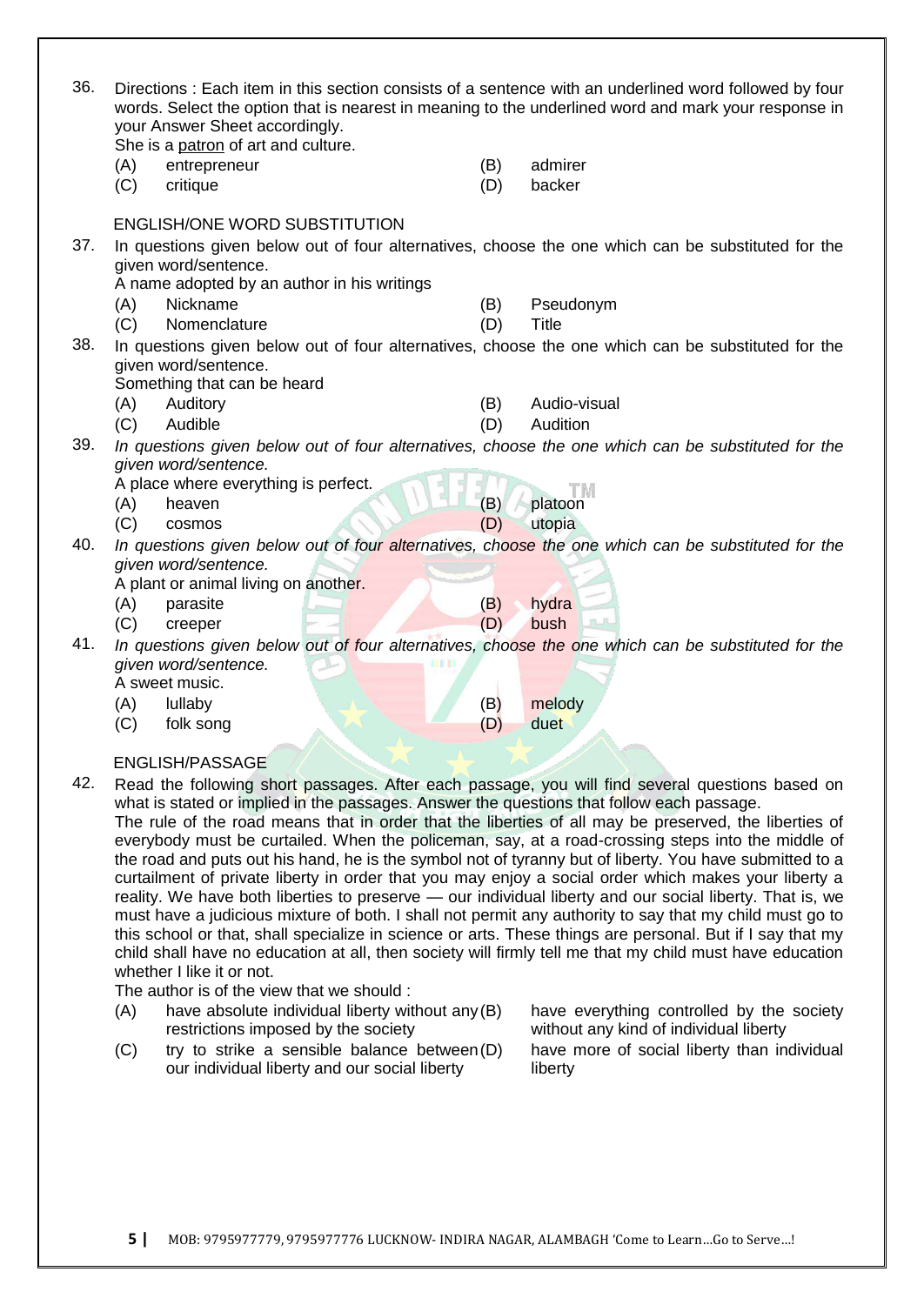43. Read the following short passages. After each passage, you will find several questions based on what is stated or implied in the passages. Answer the questions that follow each passage. The rule of the road means that in order that the liberties of all may be preserved, the liberties of everybody must be curtailed. When the policeman, say, at a road-crossing steps into the middle of the road and puts out his hand, he is the symbol not of tyranny but of liberty. You have submitted to a curtailment of private liberty in order that you may enjoy a social order which makes your liberty a reality. We have both liberties to preserve — our individual liberty and our social liberty. That is, we must have a judicious mixture of both. I shall not permit any authority to say that my child must go to this school or that, shall specialize in science or arts. These things are personal. But if I say that my child shall have no education at all, then society will firmly tell me that my child must have education whether I like it or not.

According to the author, the "rule of the road" implies :

(A) the rule regulating the traffic on the road (B) the principle on which a road is constructed

to ensure safe traffic

- (C) unrestricted freedom for all to lead a happy life
- restricted individual freedom to ensure freedom for all
- 44. Read the following short passages. After each passage, you will find several questions based on what is stated or implied in the passages. Answer the questions that follow each passage.

The rule of the road means that in order that the liberties of all may be preserved, the liberties of everybody must be curtailed. When the policeman, say, at a road-crossing steps into the middle of the road and puts out his hand, he is the symbol not of tyranny but of liberty. You have submitted to a curtailment of private liberty in order that you may enjoy a social order which makes your liberty a reality. We have both liberties to preserve — our individual liberty and our social liberty. That is, we must have a judicious mixture of both. I shall not permit any authority to say that my child must go to this school or that, shall specialize in science or arts. These things are personal. But if I say that my child shall have no education at all, then society will firmly tell me that my child must have education whether I like it or not.

The author thinks that when a policeman signals you to stop on a road-crossing, he is:

- (A) behaving in a whimsical manner (B) interfering with your freedom to use the road
	- (C) protecting the liberty of all to use the road (D) mischievously creating hurdles in your way from some personal motive
- 45. Read the following short passages. After each passage, you will find several questions based on what is stated or implied in the passages. Answer the questions that follow each passage.

The rule of the road means that in order that the liberties of all may be preserved, the liberties of everybody must be curtailed. When the policeman, say, at a road-crossing steps into the middle of the road and puts out his hand, he is the symbol not of tyranny but of liberty. You have submitted to a curtailment of private liberty in order that you may enjoy a social order which makes your liberty a reality. We have both liberties to preserve — our individual liberty and our social liberty. That is, we must have a judicious mixture of both. I shall not permit any authority to say that my child must go to this school or that, shall specialize in science or arts. These things are personal. But if I say that my child shall have no education at all, then society will firmly tell me that my child must have education whether I like it or not.

The author holds that :

- (A) educating or not educating his child is a matter of personal liberty
- $(C)$  choosing the school for his child is a matter  $(D)$ of social liberty

educating or not educating his child is also a matter of social liberty

choosing the subject of study for his child is a matter of social liberty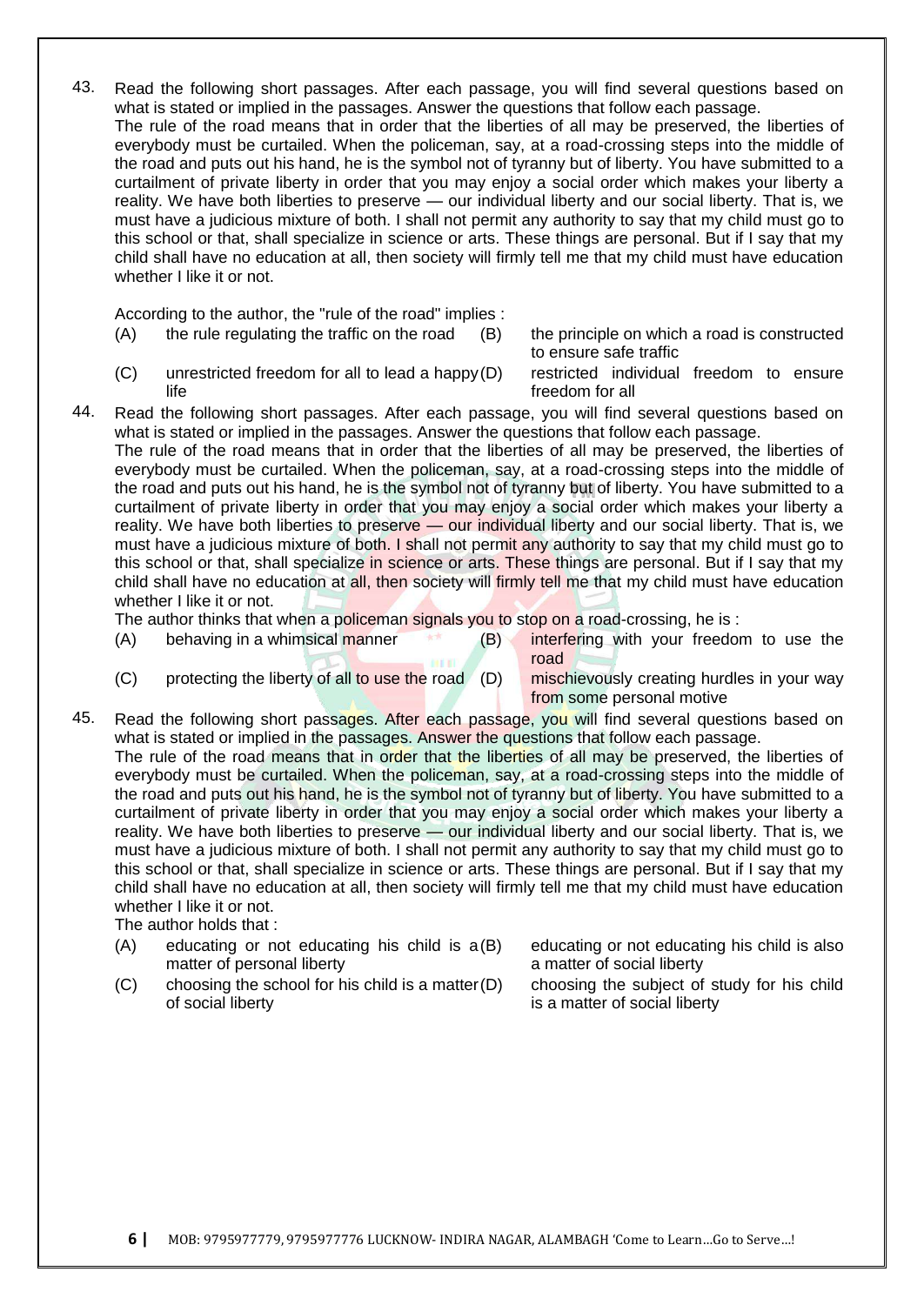46. Read the following short passages. After each passage, you will find several questions based on what is stated or implied in the passages. Answer the questions that follow each passage.

There are still a few people in northern Europe who think that global warming might not be such a bad thing. In Britain, where summer can sometimes seem to last little more than a few weeks, many would welcome the idea of it getting a bit hotter. Unfortunately things are not so simple. Global warming doesn't just mean that the world will slowly get warmer. Paradoxically, it could cause certain areas to get colder - a lot colder. The latest predictions are that northern Europe could even be plunged into an ice age. While areas of south-eastern Europe, such as Greece, would continue to get hotter and drier, Britain could find itself, in the winter months at least, surrounded by sea ice. The reason for this concerns the Greenland ice sheet. This is one of the biggest expanses of ice in the world - around 1,500km long and 600km wide. It is so big that if it all melted sea levels would rise by 7 meters. Due to rising emissions of greenhouse gases, such as carbon dioxide from the combustion of fossil fuels, this ice sheet is melting at an alarming rate.

Which of the following statement is incorrect according to the passage?

- $(A)$  The Greenland Ice sheet is melting at an $(B)$ alarming rate due to rising emissions of greenhouse gases.
- Global warming can make colder place much colder leading them to the era of an ice age.
- (C) The Greenland Ice sheet is around 1,500km wide and 600km long.
- If Greenland Ice sheet gets melt, the sea level would rise by 7 meters.

## ENGLISH/PQRS

- 47. Each of the following items in this section consists of a sentence, the parts of which have been jumbled. These parts have been labelled P. Q. R and S. Given below each sentence are four sequences namely (a), (b), (c) and (d). You are required to re-arrange the jumbled parts of the sentence and mark your answer.
	- P. himself
	- Q. a child
	- R. can usually feed

S. by the age of six months

The correct sequence should be

- (A) QPRS (B) SRQP
- (C) PQRS (D) QRPS
- 
- 48. Each of the following items in this section consists of a sentence, the parts of which have been jumbled. These parts have been labelled P. Q. R and S. Given below each sentence are four sequences namely (a), (b), (c) and (d). You are required to re-arrange the jumbled parts of the sentence and mark your answer.
	- You'll
	- P. know how to do it
	- Q.have to
	- R. because she does not
	- S. help her
	- The correct sequence should be
	- (A) QSPR (B) SRPQ

(C) QPRS (D) QSRP

- 49. Each of the following items in this section consists of a sentence, the parts of which have been jumbled. These parts have been labelled P. Q. R and S. Given below each sentence are four sequences namely (a), (b), (c) and (d). You are required to re-arrange the jumbled parts of the sentence and mark your answer.
	- P. She
	- Q. and neither have I
	- R. the assignment yet
	- S. hasn't finished
	- The correct sequence should be

| (A) QRSP | (B) QPSR |
|----------|----------|
| (C) PQSR | (D) PSRQ |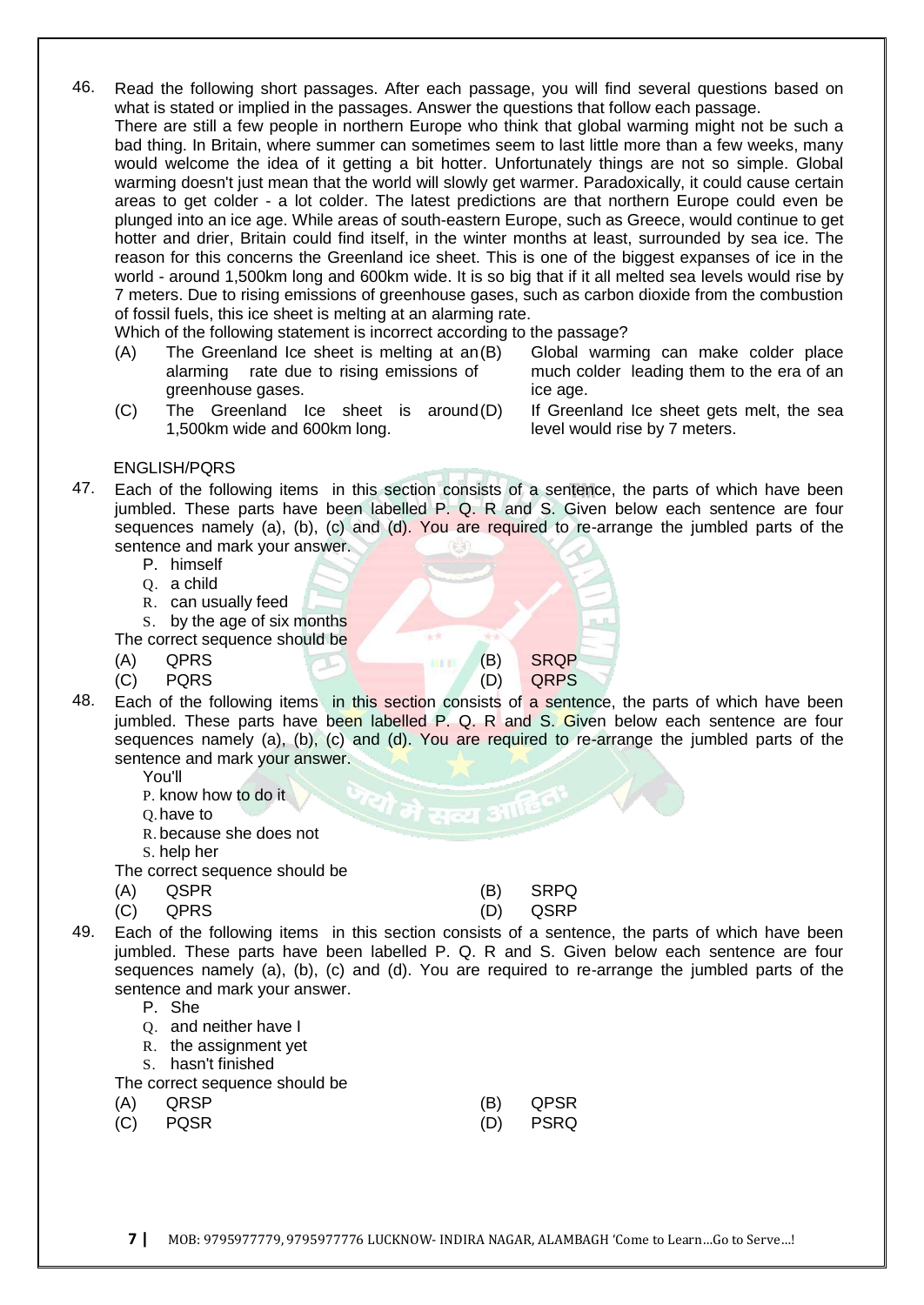| 50. | Each of the following items in this section consists of a sentence, the parts of which have been<br>jumbled. These parts have been labelled P. Q. R and S. Given below each sentence are four<br>sequences namely (a), (b), (c) and (d). You are required to re-arrange the jumbled parts of the<br>sentence and mark your answer.<br>Every experience in life makes<br>P. on some of the cells<br>Q. or other nerve centres<br>R. of the brain<br>S. an impression<br>The correct sequence should be<br><b>SPRQ</b><br>(A)<br>QRSP<br>(B)<br><b>RSPQ</b><br><b>PSQR</b><br>(C)<br>(D) |
|-----|----------------------------------------------------------------------------------------------------------------------------------------------------------------------------------------------------------------------------------------------------------------------------------------------------------------------------------------------------------------------------------------------------------------------------------------------------------------------------------------------------------------------------------------------------------------------------------------|
|     |                                                                                                                                                                                                                                                                                                                                                                                                                                                                                                                                                                                        |
| 51. | Movement of materials to different parts of cytoplasm and nucleus is generally carried out                                                                                                                                                                                                                                                                                                                                                                                                                                                                                             |
|     | by/कोशिकाद्रव्य और केंद्रक के विभिन्न भागों में पदार्थों का संचलन सामान्यतः किसके द्वारा किया जाता है?<br>Ribosomes./ राइबोसोम<br>(B)<br>Mitochondria./ माइटोकॉन्ड्रिया<br>(A)                                                                                                                                                                                                                                                                                                                                                                                                         |
|     | Endoplasmic reticulum./ एंडोप्लाज्मिक रेटिकुलम<br>(C)<br>Lysosomes./ लाइसोसोम<br>(D)                                                                                                                                                                                                                                                                                                                                                                                                                                                                                                   |
| 52. | Squamous epithelial cells are found in the inner lining of/शल्की उपकला कोशिकाएँ किसके आंतरिक अस्तर में                                                                                                                                                                                                                                                                                                                                                                                                                                                                                 |
|     | पाई जाती हैं?                                                                                                                                                                                                                                                                                                                                                                                                                                                                                                                                                                          |
|     | (B)<br>(A)<br>Oesophagus./ ग्रासनली<br>Small intestine./ क़ुद्रांत्र                                                                                                                                                                                                                                                                                                                                                                                                                                                                                                                   |
|     | (C)<br>Ducts of salivary gland./ लार ग्रंथि की नलिकाएँ (D)<br>Kidney./ वृक्क                                                                                                                                                                                                                                                                                                                                                                                                                                                                                                           |
| 53. | In mitochondria, ATP synthesizing chemical reactions take place in the/माइटोकॉन्ड्रिया के किस भाग में ए.टी.                                                                                                                                                                                                                                                                                                                                                                                                                                                                            |
|     | पी. संश्लेषणकारी रासायनिक अभिक्रियाएँ होती हैं?                                                                                                                                                                                                                                                                                                                                                                                                                                                                                                                                        |
|     | $(\leftrightarrow)$<br>Matrix./ मैट्रिक्स<br>(A)<br>Outer membrane./ बाह्य झिल्ली<br>(B)<br>Inner membrane./ आतंरिक झिल्ली<br>(D)<br>(C)<br>DNA of mitochondria./ माइटोकॉन्ड्रिया के डी.एन.                                                                                                                                                                                                                                                                                                                                                                                            |
|     | Ų.                                                                                                                                                                                                                                                                                                                                                                                                                                                                                                                                                                                     |
|     |                                                                                                                                                                                                                                                                                                                                                                                                                                                                                                                                                                                        |
| 54. | Which one of the following is not used as a raw material in the manufacture of glass? /काँच के निर्माण में                                                                                                                                                                                                                                                                                                                                                                                                                                                                             |
|     | निम्नलिखित में से किसका प्रयोग कच्चे माल के रूप में नहीं किया जाता है?                                                                                                                                                                                                                                                                                                                                                                                                                                                                                                                 |
|     | Soda/ सोडा<br>Alumina/ऐलुमिना<br>(A)<br>(B)                                                                                                                                                                                                                                                                                                                                                                                                                                                                                                                                            |
| 55. | Gypsum/ जिप्सम<br>Borax/ बोरेक्स (सूहागा)<br>(D)<br>(C)                                                                                                                                                                                                                                                                                                                                                                                                                                                                                                                                |
|     | Which one of the following is the chemical formula of Hypobromous acid? /निम्नलिखित में से कौन-सा<br>हाइपोब्रोमस अम्ल का रासायनिक सूत्र है?                                                                                                                                                                                                                                                                                                                                                                                                                                            |
|     | <b>HOBr</b><br>(A)<br>(B)<br>HBrO <sub>4</sub>                                                                                                                                                                                                                                                                                                                                                                                                                                                                                                                                         |
|     | (C)<br><b>HBr</b><br>$(D)$ HBrO <sub>3</sub>                                                                                                                                                                                                                                                                                                                                                                                                                                                                                                                                           |
| 56. | Which of the following pairs of physical phenomenon and the discover is/are correctly matched?                                                                                                                                                                                                                                                                                                                                                                                                                                                                                         |
|     | /मौतिक परिघटना और उसके खोजकर्ता से संबंधित निम्नलिखित में से कौन–सा/कौन–से यूग्म सही रूप से सुमेलित है/हैं?                                                                                                                                                                                                                                                                                                                                                                                                                                                                            |
|     | चैडविक<br>Chadwick<br>Photoelectric effect/<br>जेम्स<br>1.<br>James<br>$\sim 100$<br>प्रकाश—विद्युत<br>प्रभाव<br>2.<br>Albert<br>Neutron/<br>अल्बर्ट<br>Einstein                                                                                                                                                                                                                                                                                                                                                                                                                       |
|     | न्यूट्रॉन<br>आइंस्टाइन<br>3.<br>Radium/<br>Marie<br>Curie<br>मैरी<br>रेडियम<br>क्यूरी                                                                                                                                                                                                                                                                                                                                                                                                                                                                                                  |
|     | Select the correct answer using the code given below./ नीचे दिए गए कूट का प्रयोग कर सही उत्तर चुनिए:                                                                                                                                                                                                                                                                                                                                                                                                                                                                                   |
|     | 1 and 2 only/ केवल 1 और 2<br>1, 2 and $3/1$ , 2 और 3<br>(A)<br>(B)                                                                                                                                                                                                                                                                                                                                                                                                                                                                                                                     |
|     | (C)<br>2 and 3 only/ केवल 2 और 3<br>3 only/ केवल 3<br>(D)                                                                                                                                                                                                                                                                                                                                                                                                                                                                                                                              |
| 57. | In electrolytic refining of copper, the electrolyte is a solution of/ताम्र के विद्युत-अपघटनी परिष्करण में,                                                                                                                                                                                                                                                                                                                                                                                                                                                                             |
|     | विद्युत-अपघट्य निम्नलिखित में से किसका विलयन है?                                                                                                                                                                                                                                                                                                                                                                                                                                                                                                                                       |
|     | acidified copper chloride./ अम्लीकृत कॉपर(B)<br>(A)<br>acidified copper sulphate./ अम्लीकृत कॉपर<br>क्लोराइड<br>सल्फेट                                                                                                                                                                                                                                                                                                                                                                                                                                                                 |
|     | potassium chloride./ पोटैशियम क्लोराइड<br>sodium sulphate./ सोडियम सल्फेट<br>(C)<br>(D)                                                                                                                                                                                                                                                                                                                                                                                                                                                                                                |
| 58. | LED (a semi-conductor device) is an abbreviation that stands for/एल.ई.डी. (एक अर्धचालक युक्ति) निम्नलिखित                                                                                                                                                                                                                                                                                                                                                                                                                                                                              |
|     | में से किसका संक्षिप्त रूप है?                                                                                                                                                                                                                                                                                                                                                                                                                                                                                                                                                         |
|     | Licence for Energy Detector./ लाइसेंस फॉर(B)<br>(A)<br>Light Energy Device./ लाइट एनर्जी डिवाइस                                                                                                                                                                                                                                                                                                                                                                                                                                                                                        |
|     | एनर्जी डिटेक्टर<br>Light Emitting Diode./ लाइट एमिटिंग डायोड<br>Lost Energy Detector./ लॉस्ट एनर्जी डिटेक्टर                                                                                                                                                                                                                                                                                                                                                                                                                                                                           |
|     | (C)<br>(D)                                                                                                                                                                                                                                                                                                                                                                                                                                                                                                                                                                             |
|     |                                                                                                                                                                                                                                                                                                                                                                                                                                                                                                                                                                                        |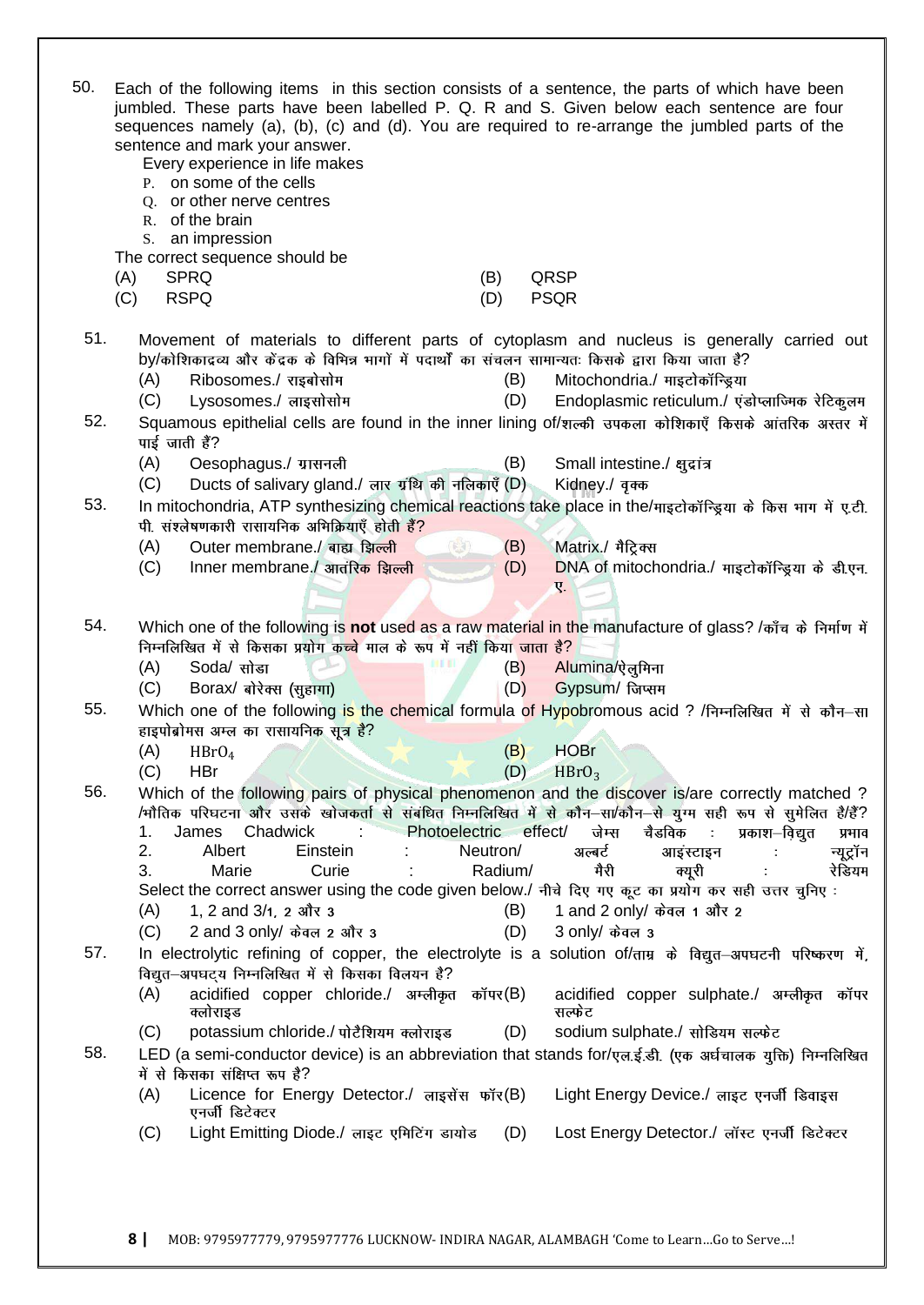| 59. |     | Which one of the following statements is most appropriate about 'Exercise Kavach'?/ 'अभ्यास कवच' के<br>बारे में, निम्नलिखित में से कौन-सा कथन सर्वाधिक उपयुक्त है?                                                                                                                                                                                                                              |     |                                                                                                                                                                                                                                                  |
|-----|-----|-------------------------------------------------------------------------------------------------------------------------------------------------------------------------------------------------------------------------------------------------------------------------------------------------------------------------------------------------------------------------------------------------|-----|--------------------------------------------------------------------------------------------------------------------------------------------------------------------------------------------------------------------------------------------------|
|     | (A) | It is a military exercise of the Indian Army (B)<br>only./ यह केवल भारतीय थलसेना का सैन्य अभ्यास<br>है ।                                                                                                                                                                                                                                                                                        |     | It is a joint military exercise involving the<br>Indian Army and the Indian Navy only./ यह<br>केवल भारतीय थलसेना और भारतीय नौसेना का<br>संयुक्त सैन्य अभ्यास है।                                                                                 |
|     | (C) | It is a joint military exercise involving the $(D)$<br>Indian Army, the Indian Navy and the<br>Indian Air Force only./ यह केवल भारतीय<br>थलसेना, भारतीय नौसेना और भारतीय वायुसेना का<br>संयुक्त सैन्य अभ्यास है।                                                                                                                                                                                |     | It is a joint military exercise involving the<br>Indian Army, the Indian Navy, the Indian<br>Air Force and also the Indian Coast<br>Guard./ यह भारतीय थलसेना, भारतीय नौसेना,<br>भारतीय वायुसेना और भारतीय तटरक्षक का संयुक्त<br>सैन्य अभ्यास है। |
| 60. |     | Which one of the following statements is not correct in respect of the 'Legion of Merit' award?/'लीजन<br>ऑफ मेरिट' पुरस्कार के संबंध में निम्नलिखित कथनों में से कौन-सा सही नहीं है?                                                                                                                                                                                                            |     |                                                                                                                                                                                                                                                  |
|     | (A) | This award is conferred by the President of (B)<br>the United States of America./ यह पुरस्कार<br>संयुक्त राज्य अमेरिका के राष्ट्रपति द्वारा प्रदान किया<br>जाता है।                                                                                                                                                                                                                             |     | This award was conferred to the Prime<br>Minister of India in December, 2020/ यह<br>पुरस्कार दिसम्बर, 2020 में भारत के प्रधान मंत्री को<br>प्रदान किया जाता था।                                                                                  |
|     | (C) | This was also awarded to the Prime(D)<br>Minister of Australia, Scott Morrison./ यह<br>पुरस्कार ऑस्ट्रेलिया के प्रधान मंत्री स्कॉट मॉरिसन को<br>भी प्रदान किया गया था।                                                                                                                                                                                                                          |     | It is the highest civilian award of the United<br>States of America./ यह संयुक्त राज्य अमेरिका का<br>सर्वोच्च नागरिक पुरस्कार है।                                                                                                                |
| 61. |     | In the recently concluded elections in December 2020, Faustin-Archange Touadera has won a<br>second term in office as President of one of the following countries. Identify the country./हाल ही में,<br>दिसंबर, 2020 में निर्वाचन में फॉस्टिन–आ <mark>र्केंज टूडे</mark> रा ने निम्नलिखित में से एक देश क राष्ट्रपति के पद हेतु दूसरे कार्यकाल के<br>लिए जीत प्राप्त की है। देश का नाम पहचानिए। |     |                                                                                                                                                                                                                                                  |
|     | (A) | Central African Republic/ मध्य अफ्रीकी गणराज्य(B)<br>(सेंट्रल एफ्रिकन रिपब्लिक)                                                                                                                                                                                                                                                                                                                 |     | Republic of South Africa/ दक्षिण अफ्रीका<br>गणराज्य (रिपब्लिक ऑफ साउथ एफ्रीका)                                                                                                                                                                   |
|     | (C) | Republic of Ghana/ घाना गणराज्य (रिपब्लिक (D)<br>ऑफ घाना)                                                                                                                                                                                                                                                                                                                                       |     | Republic of Mozambique/ मोजांबीक गणराज्य<br>(रिपब्लिक ऑफ मोजांबीक)                                                                                                                                                                               |
| 62. |     | Tableau of which one of the following States/Union Territory was adjudged best in the Republic Day<br>Parade, 2021?/ गणतंत्र दिवस परेड, 2021 में, निम्नलिखित में से किस राज्य/संघ राज्य–क्षेत्र की झाँकी का सर्वश्रेष्ठ झाँकी<br>के रूप में चयन किया गया?                                                                                                                                       |     |                                                                                                                                                                                                                                                  |
|     | (A) | Ladakh/ लद्दाख                                                                                                                                                                                                                                                                                                                                                                                  | (B) | Uttar Pradesh/ उत्तर प्रदेश                                                                                                                                                                                                                      |
|     | (C) | Tripura/ त्रिपुरा                                                                                                                                                                                                                                                                                                                                                                               | (D) | Uttarakhand/ उत्तराखंड                                                                                                                                                                                                                           |
| 63. |     | Which one of the following rivers is not a tributary of river Brahmaputra?/ निम्नलिखित में से कौन-सी नदी<br>ब्रह्मपुत्र नदी की सहायक नदी नहीं है?                                                                                                                                                                                                                                               |     |                                                                                                                                                                                                                                                  |
|     | (A) | ग स्ट्या<br>River Manas/ मानस नदी                                                                                                                                                                                                                                                                                                                                                               | (B) | River Kameng/ कामेंग नदी                                                                                                                                                                                                                         |
|     | (C) | River Mahananda/ महानंदा नदी                                                                                                                                                                                                                                                                                                                                                                    | (D) | River Subansiri/ सुबनसिरी नदी                                                                                                                                                                                                                    |
| 64. |     | Which one of the following rivers is not a tributary of river Brahmaputra?/ निम्नलिखित में से कौन-सी नदी<br>ब्रह्मपुत्र नदी की सहायक नदी नहीं है?                                                                                                                                                                                                                                               |     |                                                                                                                                                                                                                                                  |
|     | (A) | River Manas/ मानस नदी                                                                                                                                                                                                                                                                                                                                                                           | (B) | River Kameng/ कामेंग नदी                                                                                                                                                                                                                         |
|     | (C) | River Mahananda/ महानंदा नदी                                                                                                                                                                                                                                                                                                                                                                    | (D) | River<br>Subansiri/<br>सुबनसिरी<br>नदी                                                                                                                                                                                                           |
| 65. |     | The composition of gases in exosphere is/बहिमंडल में गैसों का संयोजन क्या है?                                                                                                                                                                                                                                                                                                                   |     |                                                                                                                                                                                                                                                  |
|     | (A) | Helium and Hydrogen./ हीलियम और हाइड्रोजन (B)                                                                                                                                                                                                                                                                                                                                                   |     | Neon and Oxygen./ निऑन और ऑक्सीजन                                                                                                                                                                                                                |
|     | (C) | Neon and Hydrogen./ निऑन और हाइड्रोजन                                                                                                                                                                                                                                                                                                                                                           | (D) | Helium and Neon./ हीलियम और निऑन                                                                                                                                                                                                                 |
|     |     |                                                                                                                                                                                                                                                                                                                                                                                                 |     |                                                                                                                                                                                                                                                  |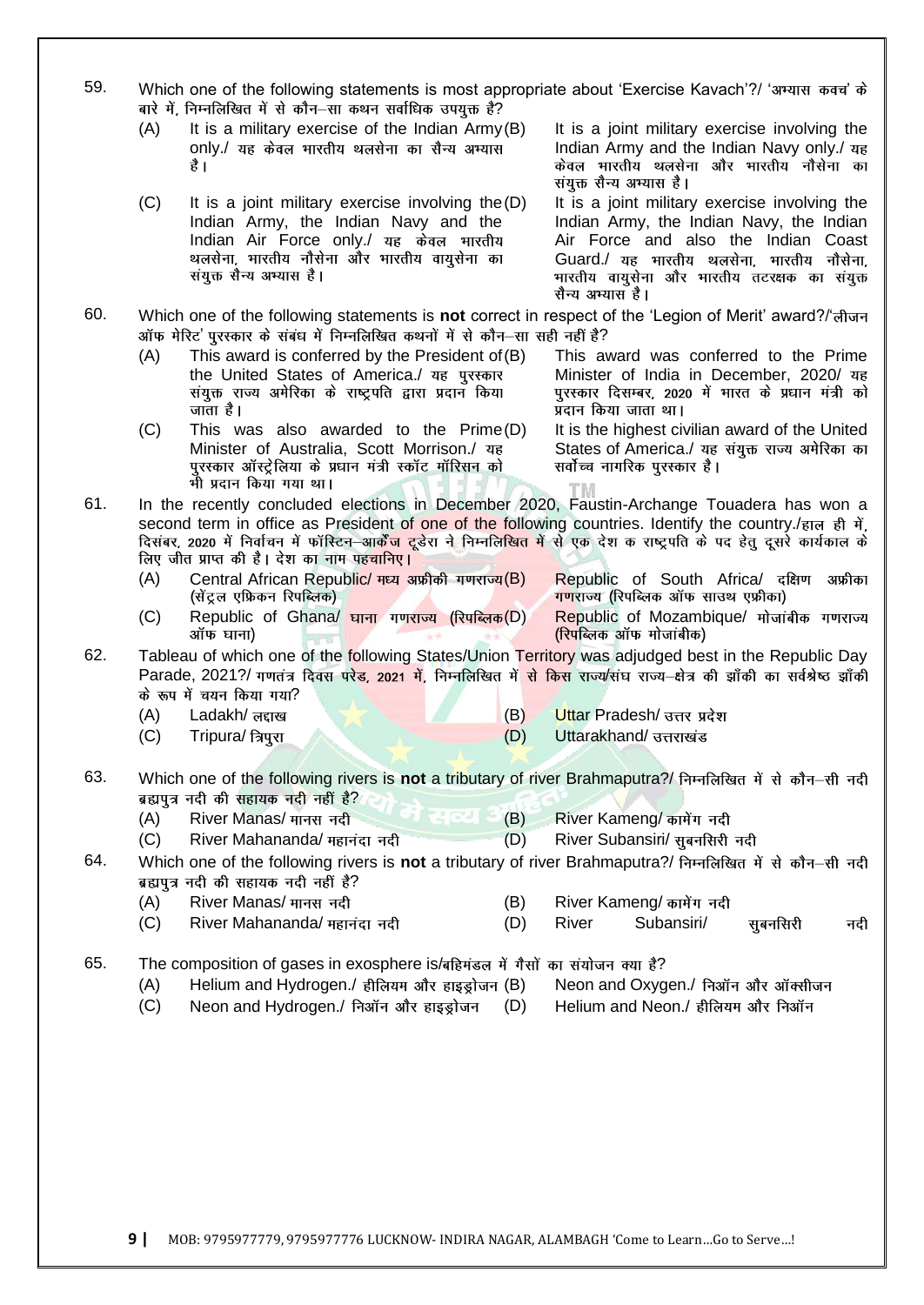| 66. | Consider the following statements about Light year : /प्रकाश वर्ष के संबंध में निम्नलिखित कथनों पर विचार<br>कीजिए                                                                                                                                   |               |                                                                                                             |
|-----|-----------------------------------------------------------------------------------------------------------------------------------------------------------------------------------------------------------------------------------------------------|---------------|-------------------------------------------------------------------------------------------------------------|
|     | 1. Light year is a unit for measurement of very large distances./ प्रकाश वर्ष अति–दीर्घ दूरियाँ मापने का मात्रक<br>है ।                                                                                                                             |               |                                                                                                             |
|     | 2. Light year is a unit for measurement of very large time intervals./ प्रकाश वर्ष अति–दीर्घ काल–अंतराल मापने<br>का                                                                                                                                 | मात्रक        | है ।                                                                                                        |
|     | 3. Light year is a unit for measurement of intensity of light./ प्रकाश वर्ष प्रकाश की तीव्रता मापने का मात्रक है।<br>Which of the statements given above is/are correct ?/ ऊपर दिया गया/दिए गए कौन-सा/कौन-से कथन सही<br>ぎぼ?                         |               |                                                                                                             |
|     | (A)<br>1, 2 and $3/1$ , 2 और 3<br>(C)<br>1 and 2 only/ केवल 1 और 2                                                                                                                                                                                  | (B)<br>(D)    | 2 and 3 only/ केवल 2 और 3<br>1 only/ केवल 1                                                                 |
|     |                                                                                                                                                                                                                                                     |               |                                                                                                             |
| 67. | At which one of the following places was a Shiva temple not constructed under the patronage of the<br>Chola rulers? /निम्नलिखित में से किस स्थान पर चोल शासकों के संरक्षण में शिव मंदिर का निर्माण नहीं किया गया था?<br>(A)<br>Chidambaram/ चिदंबरम | (B)           | Thanjavur/ तंजावूर                                                                                          |
|     | Gangaikonda Cholapuram/ गंगैकोंडा चोलापुरम (D)<br>(C)                                                                                                                                                                                               |               | Naneghat/ नाणेघाट                                                                                           |
| 68. | Which of the following statements about Saguna bhakti traditions is/are correct?/सगुण भक्ति परंपराओं के<br>में<br>में<br>निम्नलिखित<br>से<br>संबंध                                                                                                  |               | कौन–सा/कौन–से<br>सही<br>है/हैं?<br>कथन                                                                      |
|     | 1. Saguna bhakti traditions focus on the worship of specific deities such as Vishnu or his avatars./<br>ँमक्ति परंपराएँ विशिष्ट देवताओं, जैसे, विष्णु या उनके अवतारों की आराधना<br>सगुण                                                             |               | केंद्रित<br>हैं ।<br>पर                                                                                     |
|     | 2. In Saguna bhakti traditions, Gods and Goddesses are conceptualized in anthropomorphic forms./<br>परंपराओं<br>में,                                                                                                                                |               | की                                                                                                          |
|     | देवी<br>एवं<br>भक्ति<br>सगुण<br>रूपों<br>में                                                                                                                                                                                                        | देवताओं<br>की | (मानवरूपी)<br>अवधारणा<br>मानवाकृतीय<br>है ।<br>जाती                                                         |
|     | Select the correct answer using the code given below :/नीचे दिए गए कूट का प्रयोग कर सही उत्तर चुनिए:                                                                                                                                                |               |                                                                                                             |
|     | 1 only/ केवल 1<br>(A)<br>(C)<br>Both 1 and 2/1 और 2 दोनों                                                                                                                                                                                           | (B)<br>(D)    | $2$ only/ केवल 2<br>Neither 1 nor $2/\pi$ तो 1, न ही 2                                                      |
| 69. | Which one of the following was not a part of the dhamma of King Ashoka?/निम्नलिखित में से कौन-सा,                                                                                                                                                   |               |                                                                                                             |
|     | सम्राट अशोक के धम्म का भाग नहीं था?                                                                                                                                                                                                                 |               |                                                                                                             |
|     | (A)<br>Honouring the king/ राजा का सम्मान करना                                                                                                                                                                                                      | (B)           | Tolerance of religions other than one's<br>own/ अपने धर्म से भिन्न धर्मों के प्रति सहिष्णुता                |
|     | (C)<br>Respecting Brahmanas /बाह्यणों का सम्मान(D)<br>करना                                                                                                                                                                                          |               | Promoting the welfare of his subjects/ अपनी<br>प्रजा के कल्याण को बढावा देना                                |
| 70. | Which one of the following Harappan sites was a specialised centre for making shell<br>objects?/निम्नलिखित में से कौन-सा हड़प्पा स्थल सीप की वस्तुएँ बनाने के लिए विशिष्ट केंद्र था?                                                                |               |                                                                                                             |
|     | (A)<br>Lothal/लोथल                                                                                                                                                                                                                                  | (B)           | Balakot/बालाकोट                                                                                             |
|     | Amri/अमरी<br>(C)                                                                                                                                                                                                                                    | (D)           | Kot Diji/कोट दीजी                                                                                           |
| 71. | Which one of the following colours may be obtained by combining green and red colours?/ /हरे और                                                                                                                                                     |               |                                                                                                             |
|     | लाल रंगों को मिला कर निम्नलिखित में से कौन-सा रंग प्राप्त किया जा सकता है?                                                                                                                                                                          |               |                                                                                                             |
|     | (A)<br>Blue/ नीला                                                                                                                                                                                                                                   | (B)           | Magenta/ मैजेंटा                                                                                            |
| 72. | (C)<br>Pink/ गुलाबी<br>Which one of the following regarding density of water at atmospheric pressure is correct ?/ वायुमंडलीय                                                                                                                       | (D)           | Yellow/ पीला                                                                                                |
|     | दाब पर जल के घनत्व के संबंध में निम्नलिखित में से कौन–सा सही है?                                                                                                                                                                                    |               |                                                                                                             |
|     | (A)<br>Density of water at 4 <sup>o</sup> C is 1000 kg/m <sup>3</sup> ./ 4 <sup>o</sup> C(B)                                                                                                                                                        |               | Density of water at 0°C is 1000 kg/m <sup>3</sup> ./0°C                                                     |
|     | पर जल का घनत्व 1000 kg/m <sup>3</sup> होता है।<br>Density of water at $0^{\circ}$ C is 100 kg/m <sup>3</sup> ./ $0^{\circ}$ C(D)<br>(C)                                                                                                             |               | पर जल का घनत्व 1000 kg/m <sup>3</sup> होता है।<br>Density of water at 4°C is 10 kg/m <sup>3</sup> ./ 4°C पर |
|     | पर जल का घनत्व 100 kg/m <sup>3</sup> होता है।                                                                                                                                                                                                       |               | जल का घनत्व 10 kg/m <sup>3</sup> होता है।                                                                   |
| 73. | A current of 1-0 A is drawn by a filament of an electric bulb for 10 minutes. The amount of electric                                                                                                                                                |               |                                                                                                             |
|     | charge that flows through the circuit is/एक बिजली के बल्ब का तंतु 10 मिनट के लिए 1.0 A धारा खींचता है। परिपथ<br>में से प्रवाहित होने वाले वैद्युत आवेश की मात्रा कितनी होगी?                                                                        |               |                                                                                                             |
|     | $0-1$ C<br>(A)                                                                                                                                                                                                                                      | (B)           | 10 <sub>C</sub>                                                                                             |
|     | 600 C<br>(C)                                                                                                                                                                                                                                        | (D)           | 800 C                                                                                                       |
|     |                                                                                                                                                                                                                                                     |               |                                                                                                             |
|     |                                                                                                                                                                                                                                                     |               |                                                                                                             |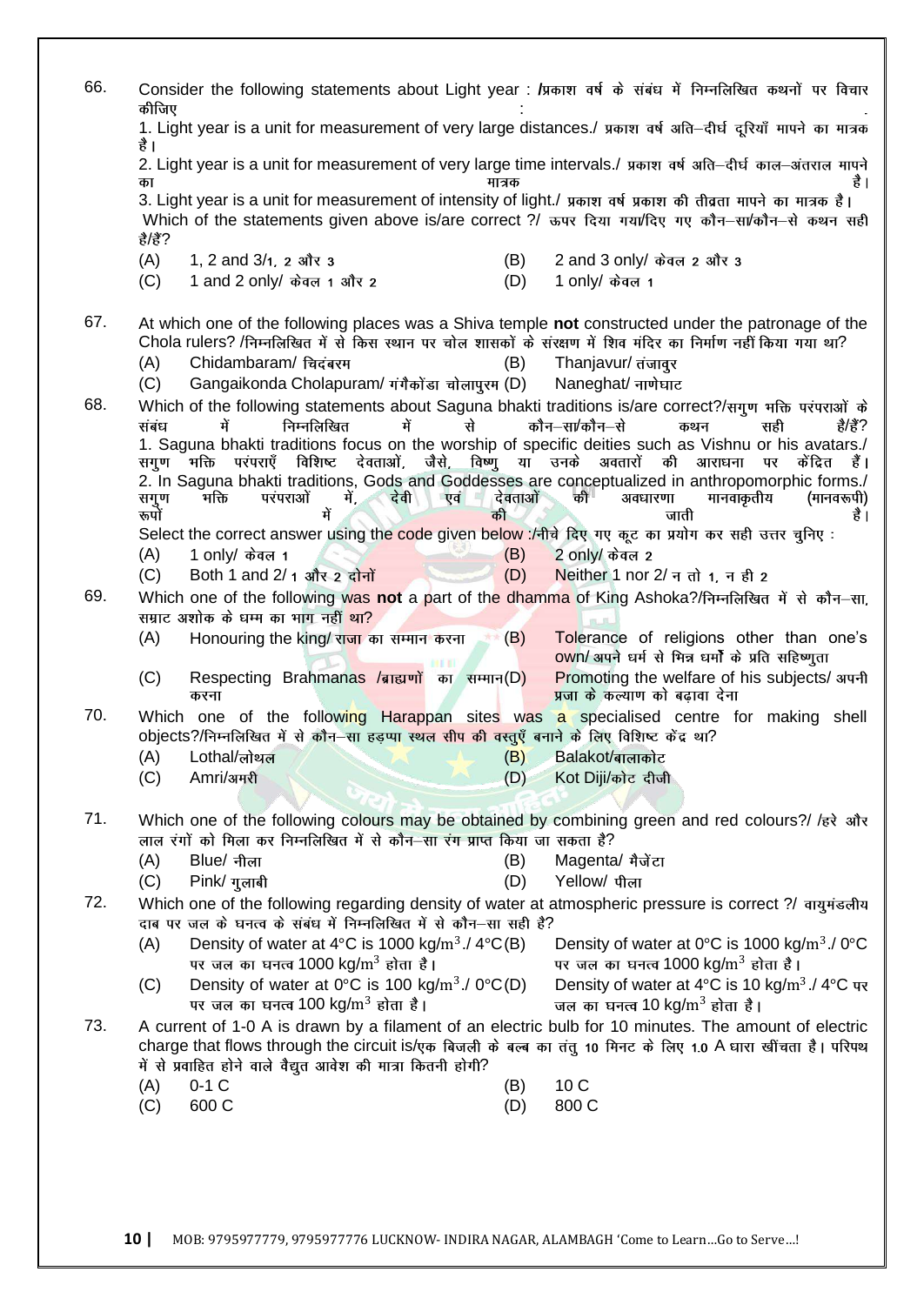| 74. | सही है?<br>(A) | A glass prism splits white light into different colours. This phenomenon is called dispersion of light by<br>prism. Which one of the following statements is correct?/ /एक काँच का प्रिज्म श्वेत प्रकाश को विभिन्न रंगों में<br>विभक्त करता है। इस परिघटना को प्रिज्म द्वारा प्रकाश का विक्षेपण (डिस्पर्शन) कहा जाता है। निम्नलिखित में से कौन—सा कथन<br>Red light will deviate the most and it is $(B)$<br>because of the reflection of light./ प्रकाश के | Violet light will deviate the most and it is<br>because of the refraction of light./ प्रकाश के                                                                                                |
|-----|----------------|------------------------------------------------------------------------------------------------------------------------------------------------------------------------------------------------------------------------------------------------------------------------------------------------------------------------------------------------------------------------------------------------------------------------------------------------------------|-----------------------------------------------------------------------------------------------------------------------------------------------------------------------------------------------|
|     |                | परावर्तन के कारण लाल प्रकाश का सर्वाधिक विचलन<br>होगा।                                                                                                                                                                                                                                                                                                                                                                                                     | अपवर्तन के कारण बैंगनी प्रकाश का सर्वाधिक विचलन<br>होगा।                                                                                                                                      |
|     | (C)            | Red light will deviate the most and it is $(D)$<br>because of the refraction of light./ प्रकाश के<br>अपवर्तन के कारण लाल प्रकाश का सर्वाधिक विचलन<br>होगा।                                                                                                                                                                                                                                                                                                 | Violet light will deviate the most and it is<br>because of the reflection of light./ प्रकाश के<br>परावर्तन के कारण बैंगनी प्रकाश का सर्वाधिक विचलन<br>होगा।                                   |
| 75. |                | According to the New Cartesian Sign Convention, which one of the following is correct in respect of<br>the formula $\frac{1}{f} = \frac{1}{v} + \frac{1}{v}$ , where symbols have their meanings? /नई कार्तीय चिह्न परिपाटी (New Cartesian                                                                                                                                                                                                                 |                                                                                                                                                                                               |
|     |                | Sign Convention) के अनुसार सूत्र $\frac{1}{f} = \frac{1}{v} + \frac{1}{v}$ के संबंध में निम्नलिखित में से कौन–सा सही है, जहाँ प्रतीकों के अपने<br>सामान्य अर्थ हैं?                                                                                                                                                                                                                                                                                        |                                                                                                                                                                                               |
|     | (A)            | It applies only to spherical mirrors./ यह केवल(B)<br>गोलीय दर्पणों पर लागू होता है।                                                                                                                                                                                                                                                                                                                                                                        | It applies only to spherical lenses./ यह केवल<br>गोलीय लेन्सों पर लागू होता है।                                                                                                               |
|     | (C)            | It applies to spherical mirrors as well as (D)<br>spherical lenses./ यह गोलीय दर्पणों<br>के<br>साथ-साथ गोलीय लेन्सों पर भी लागू होता है।                                                                                                                                                                                                                                                                                                                   | It is an invalid formula./ यह एक अमान्य सूत्र है।<br>T M.                                                                                                                                     |
| 76. |                | Which one of the following statements is Not correct for light rays? /प्रकाश किरणों के लिए निम्नलिखित में से<br>कौन–सा कथन सही नहीं है?                                                                                                                                                                                                                                                                                                                    |                                                                                                                                                                                               |
|     | (A)            | Light travels at different speeds in different (B)<br>media./ प्रकाश, भिन्न-भिन्न माध्यम में भिन्न-भिन्न चाल<br>से गमन करता है।                                                                                                                                                                                                                                                                                                                            | Light travels at almost 300 million metres<br>per second in air./ प्रकाश, वायु में लगभग 300<br>मिलियन मीटर प्रति सेकण्ड की चाल से गमन करता<br>है ।                                            |
|     | (C)            | Light speeds down as it leaves a water(D)<br>surface and enters the air./ प्रकाश, जैसे ही<br>जल की सतह को त्याग क <mark>र</mark> ता है और वायु में प्रवेश<br>करता है, तो उसकी चाल धीमी हो जाती है।                                                                                                                                                                                                                                                         | Light speeds up as it leaves a glass<br>surface and enters the air./ प्रकाश, जैसे ही<br><mark>काँच</mark> की सतह को त्याग करता है और वायु में प्रवेश<br>करता है, तो उसकी चाल धीमी हो जाती है। |
| 77. |                | The gaseous product of a process in plants is a requirement for another vital process that releases<br>energy. Given below are four combinations of the process and product. Identify the correct answer.<br>/पौधों में, किसी एक प्रक्रिया का गैसीय उत्पाद, किसी अन्य जैव प्रक्रिया के लिए आवश्यक है, जिससे ऊर्जा निर्मुक्त होती है। नीचे<br>इस प्रक्रिया और उत्पाद के चार सयोजन दिए गए हैं। सही उत्तर <mark>चु</mark> निए।                                |                                                                                                                                                                                               |
|     | (A)            | Respiration and Nitric oxide/श्वसन<br>ंऔर $(B)$<br>नाइट्रिक ऑक्साइड                                                                                                                                                                                                                                                                                                                                                                                        | Transpiration and Water vapour/ वाष्पोत्सर्जन<br>और जल– <mark>वाष्</mark> प                                                                                                                   |
|     | (C)            | Photosynthesis and Oxygen/ प्रकाश-संश्लेषण(D)<br>और ऑक्सीजन                                                                                                                                                                                                                                                                                                                                                                                                | Germination and Carbon dioxide/ अंकुरण<br>और कार्बन डाइऑक्साइड                                                                                                                                |
| 78. |                | we see in plane mirror is/हम समतल दर्पण में जो प्रतिबिम्ब देखते हैं, वह<br>The image                                                                                                                                                                                                                                                                                                                                                                       |                                                                                                                                                                                               |
|     | (A)            | real and thus can be photographed./(B)<br>वास्तविक होता है और इसलिए उसकी फोर्टो खींची जा<br>सकती है।                                                                                                                                                                                                                                                                                                                                                       | virtual and nearer than the object./ आभासी<br>होता है और बिम्ब की तुलना में अधिक निकट होता<br>है ।                                                                                            |
|     | (C)            | virtual and is laterally inverted./ $\sin(\theta)$<br>है और पार्श्वतः उल्टा होता है।                                                                                                                                                                                                                                                                                                                                                                       | real but cannot be photographed./ वास्तविक<br>होता है किन्तु उसकी फोटो नहीं खींची जा सकती है।                                                                                                 |
| 79. | होगा?          | Numerically two thermometers, one in Fahrenheit scale and another in Celsius scale shall read same<br>at/एक फारेनहाइट तापक्रम और दूसरा सेल्सियस तापक्रम के दो तापमपियों में संख्यातः किस तापमान पर एकसमान पाठयांक                                                                                                                                                                                                                                          |                                                                                                                                                                                               |
|     | (A)            | $-40^{\circ}$<br>(B)<br>$-273^\circ$                                                                                                                                                                                                                                                                                                                                                                                                                       | $0^{\circ}$                                                                                                                                                                                   |
| 80. | (C)            | (D)<br>Which of the following are the primary colours of light?/ /निम्नलिखित में से प्रकाश के प्राथमिक रंग कौन-से हैं?                                                                                                                                                                                                                                                                                                                                     | $100^\circ$                                                                                                                                                                                   |
|     | (A)<br>(C)     | Yellow, Red and Green/ पीला, लाल और हरा (B)<br>Violet, Red and Yellow/ बैंगनी, लाल और पीला(D)                                                                                                                                                                                                                                                                                                                                                              | Blue, Red and Green/ नीला, लाल और हरा<br>Indigo, Violet and Green/ जामुनी, बैंगनी और<br>हरा                                                                                                   |
|     |                |                                                                                                                                                                                                                                                                                                                                                                                                                                                            |                                                                                                                                                                                               |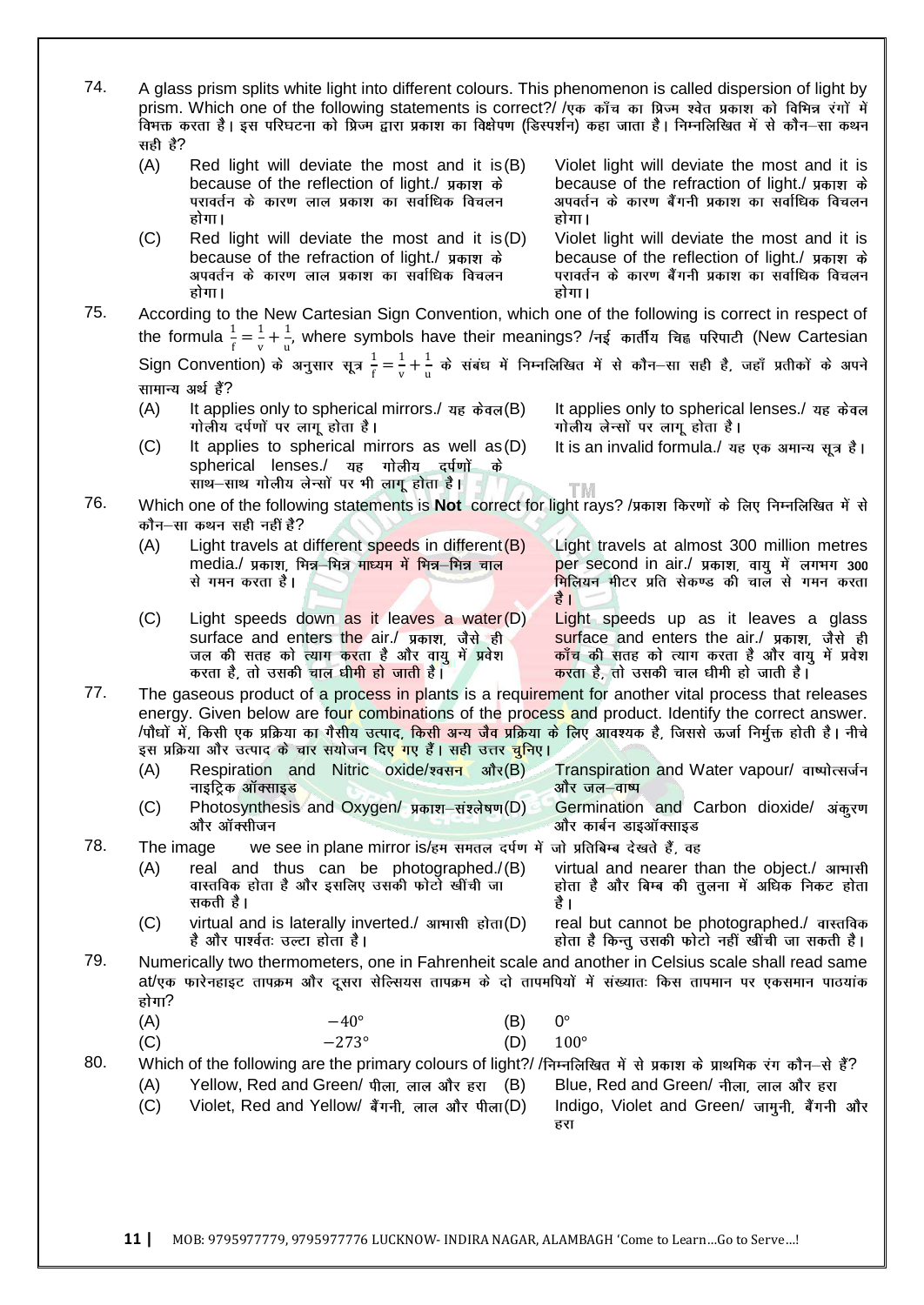| 81. | है?        |                                                                                                                                                |            | Which member of the Constituent Assembly proposed the resolution that the National Flag of India<br>be a "horizontal tricolor of saffron, white and dark green in equal proportion", with a wheel in navy<br>blue at the centre?/ सं वधान सभा के कस सदस्य ने प्रस्ताव रखा था क भारत का राष्ट्रीय ध्वज केसरिया",<br>सफेद और गहरे हरे रंग का समान रूप से तिरंगा एक समान अनुपात में होगा ", जिसका केंद्र में नौसेना नीला |
|-----|------------|------------------------------------------------------------------------------------------------------------------------------------------------|------------|-----------------------------------------------------------------------------------------------------------------------------------------------------------------------------------------------------------------------------------------------------------------------------------------------------------------------------------------------------------------------------------------------------------------------|
|     | (A)        | Jawaharlal Nehru/जवाहर लाल नेहरू                                                                                                               | (B)        | B.R. Ambedkar/बी आर अम्बेडकर                                                                                                                                                                                                                                                                                                                                                                                          |
|     | (C)        | Rajendra Prasad/राजेन्द्र प्रसाद                                                                                                               | (D)        | Sardar Vallabhbhai Patel/ सरदार वल्लभभाई                                                                                                                                                                                                                                                                                                                                                                              |
|     |            |                                                                                                                                                |            | पटेल                                                                                                                                                                                                                                                                                                                                                                                                                  |
| 82. |            | The superintendence, direction and control of elections in India is vested in?/ भारत में चुनावों का<br>अधीक्षण, निर्देशन और नियंत्रण निहित है? |            |                                                                                                                                                                                                                                                                                                                                                                                                                       |
|     | (A)        | The Supreme Court of India/ भारत का (B)<br>सर्वोच्च न्यायालय                                                                                   |            | The Parliament of India/ भारत की संसद                                                                                                                                                                                                                                                                                                                                                                                 |
|     | (C)        | The Election Commission of India/ भारत <sup>(D)</sup><br>निर्वाचन आयोग                                                                         |            | The Chief Election Commissioner/ मुख्य<br>च्नाव आयुक्त                                                                                                                                                                                                                                                                                                                                                                |
| 83. |            | को बनाने में सं वधान सभा की सहायता <mark>की थी?</mark>                                                                                         |            | Who among the following are the two civil servants who assisted the Constituent Assembly in<br>framing the Constitution of India?/ निम्न ल खत में से कौन दो सि वल सेवक हैं जिन्होंने भारत के सं वधान                                                                                                                                                                                                                  |
|     | (A)        | B.N. Rau and K.M. Munshi/ बी एन राऊ (B)<br>और के एम मुंशी                                                                                      |            | S.N. Mukherjee and Alladi Krishna-swamy<br>Aiyar/ एस. एन मुखर्जी और अल्लादी .कृष्ण-<br>स्वामी अय्यर                                                                                                                                                                                                                                                                                                                   |
|     | (C)        | B.N. Rau and S.N. Mukherjee/ बी एन राऊ (D)<br>और एस. एनमुखर्जी<br>BH BI                                                                        |            | K.M. Munshi and Alladi Krishna-swamy<br>Aiyar/ के. एम स्वामीमुंशी और अल्लादी कृष्ण.<br>अय्यर                                                                                                                                                                                                                                                                                                                          |
| 84. |            |                                                                                                                                                |            |                                                                                                                                                                                                                                                                                                                                                                                                                       |
|     | (A)<br>(C) | The major part of Central Asia is dominated by which one of the following language families?<br>Indo-European<br>Austric                       | (B)<br>(D) | Sino-Tibetan<br><b>Altaic</b>                                                                                                                                                                                                                                                                                                                                                                                         |
| 85. |            |                                                                                                                                                |            | Who founded the 'Seva Samiti' at Allahabad in 1914? / 1914 में इलाहाबाद में Sam सेवा स मति 'की स्थापना                                                                                                                                                                                                                                                                                                                |
|     | कसने की?   | प्रत्य की                                                                                                                                      |            |                                                                                                                                                                                                                                                                                                                                                                                                                       |
|     | (A)        | Hridayanath Kunzru/ हृदयनाथ कुंजरू                                                                                                             | (B)        | G. K. Gokhale / जी के गोखले                                                                                                                                                                                                                                                                                                                                                                                           |
|     | (C)        | Shri Ram Bajpai / श्री राम बाजपेयी                                                                                                             | (D)        | T. B. Sapru / टी बी सप्रू                                                                                                                                                                                                                                                                                                                                                                                             |
| 86. |            | में संघीय न्यायालय के निर्माण की घोषणा निम्न ल खत में से  कस अ धनियम / आयोग दवारा की गई थी?                                                    |            | The creation of a Federal Court in India was advocated by which of the following Acts/Commissions? / भारत                                                                                                                                                                                                                                                                                                             |
|     | (A)        | The Government of India Act, 1919 / भारत <sup>(B)</sup><br>सरकार अधनियम, 1919                                                                  |            | The Lee Commission, 1923 / 1923 में ली<br>कमीशन                                                                                                                                                                                                                                                                                                                                                                       |
|     | (C)        | The Government of India act, 1935 / $\text{HT}(\mathsf{D})$<br>सरकार अ धनियम, 1935                                                             |            | The Indian Councils Act, 1909 / भारतीय परिषद<br>अ धनियम, 1909                                                                                                                                                                                                                                                                                                                                                         |
| 87. |            | The 'Tatvabodhini Sabha' was established by / 'तत्त्त्वबो धनी सभा' दवारा स्था पत कया गया था                                                    |            |                                                                                                                                                                                                                                                                                                                                                                                                                       |
|     | (A)        | Devendranath Tagore in 1839 / देवेंद्रनाथ टैगोर (B)<br>1938 में                                                                                |            | Keshab Chandra Sen in 1857 / 1857 में केशब<br>चंद्र सेन                                                                                                                                                                                                                                                                                                                                                               |
|     | (C)        | Akshay Kumar Datta in 1850 / 1850 में अक्षय (D)<br>कुमार दत्त्ता                                                                               |            | Dwarakanath Tagorer in 1840 / 1840 में<br>दवारकानाथ टैगोर                                                                                                                                                                                                                                                                                                                                                             |
|     |            |                                                                                                                                                |            |                                                                                                                                                                                                                                                                                                                                                                                                                       |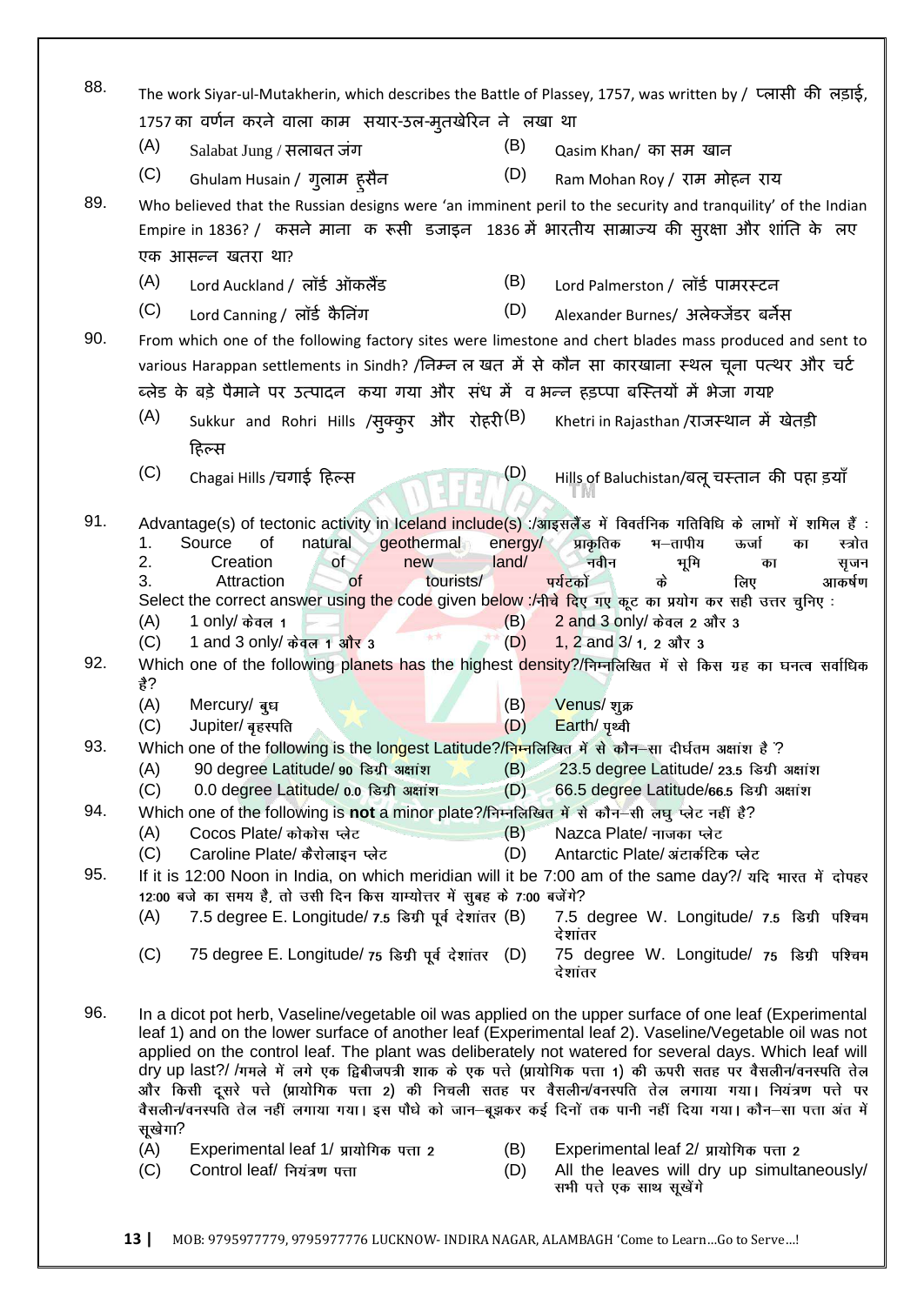- 97. Transformation of Meristematic cells into specific permanent tissues occurs by the process of/विभज्योतकी कोशिकाओं का विशिष्ट स्थायी ऊतकों में रूपांतरण किस प्रक्रिया के द्वारा होता है?  $(A)$  Cell differentiation./ कोशिका निभेदन (B) Cell division./ कोशिका विभाजन
	-
	- (C) Cell multiplication./ कोशिका गुणन (D) Cell regeneration./ कोशिका पुनर्जनन
- 98. Which one of the following acids is predominantly found in tomatoes? /निम्नलिखित में से कौन-सा अम्ल टमाटर में प्रमुख रूप से पाया जाता है?
	-
	- (C) Oxalic acid/ऑक्सैलिक अम्ल (D) Lactic acid/लैक्टिक अम्ल
	- (A) Acetic acid/ऐसीटिक अम्ल (B) Tartaric acid/ टार्टरिक अम्ल
		-

99. Which one of the following statements about dihydrogen (H<sup>2</sup> ) is **not** correct?/ (H<sup>2</sup> ) में निम्नलिखित में से कौन-सा कथन सही नहीं है?

- $(A)$ is lighter than air and insoluble in(B)  $H_2$ water./ $\rm H_2$  वायु से हल्की होती है और जल में<br>अविलेय होती है।
- $(C)$  $H_2$  reacts with alkali metals at high $(D)$ temperature to yield metal hydrides./ $H_2$  उच्च तापमान पर क्षारीय धातुओं के साथ अभिक्रिया करती है, जिससे धातु हाइड्राइड बनाते हैं।

 $H<sub>2</sub>$  is inert at room temperature due to high H – H bond dissociation enthalpy./  $\overline{3}$  or H – H आबंध वियोजन एन्थैली के कारण सामान्य ताप  $\rm H_2$ <br>अक्रिय होती है।

(D) A mixture of  $NO<sub>2</sub>$  and  $H<sub>2</sub>$  is known as Syngas./  $NO<sub>2</sub>$  और  $H<sub>2</sub>$  का मिश्रण सिनगैस के रूप<br>में जाना जाता है।

100. Solder is an alloy of/सोल्डर निम्नलिखित में से किनका मिश्रधात् है?

- $(A)$  Cu and Sn./ Cu site Sn. (B) Fe and Zn./ Fe site Zn
- 
- 
- 

(C) Pb and Sn./ Pb और Sn. (D) Ag and Zn./ Ag और Zn.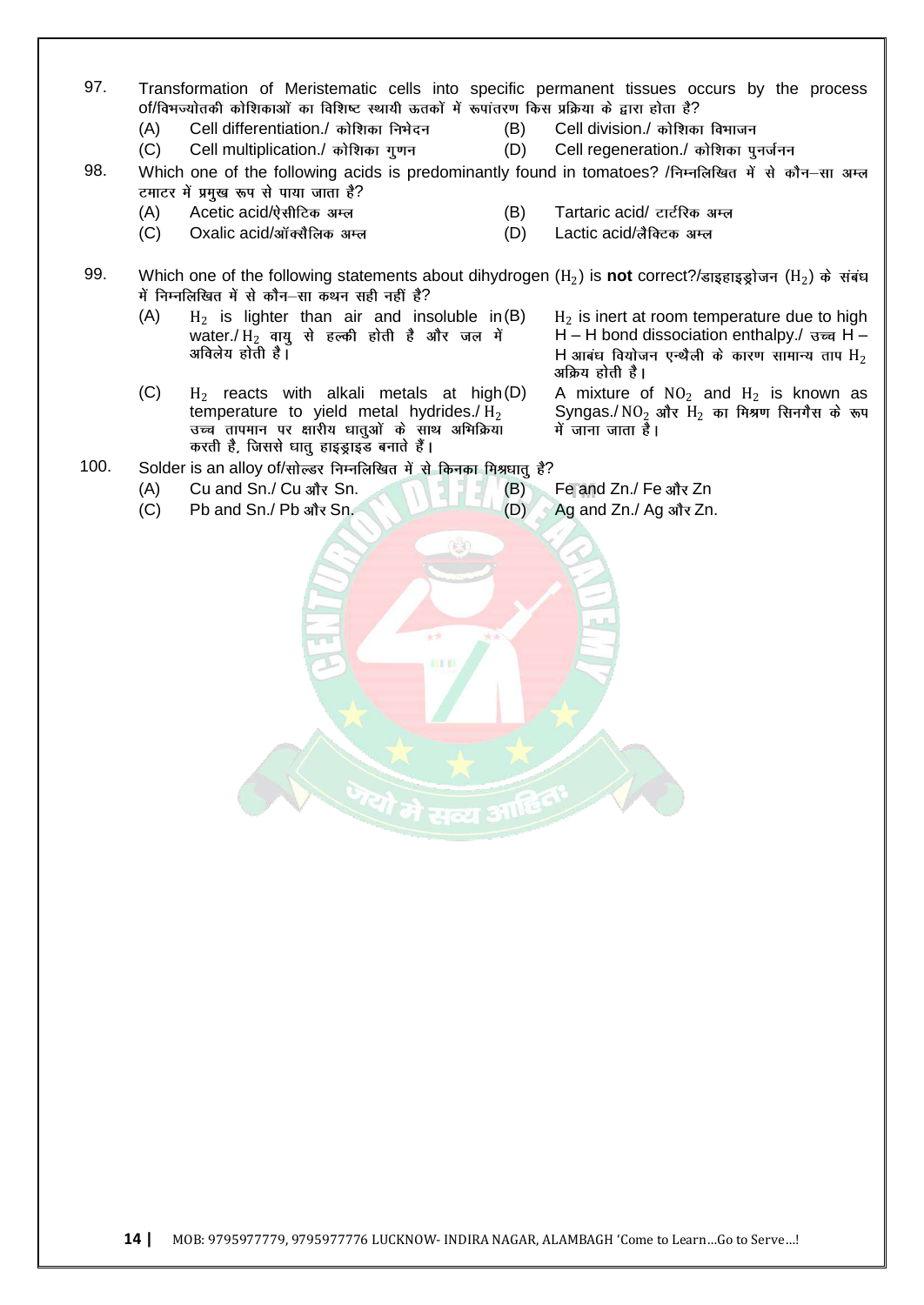## **ANSWER KEY**

| $\mathsf{C}$   | 26. | $\bf{B}$         | 51.                              | D                                    | 76.  | $\mathbf C$      |
|----------------|-----|------------------|----------------------------------|--------------------------------------|------|------------------|
| $\mathbf{A}$   | 27. | $\, {\bf B}$     | 52.                              | $\mathbf{A}$                         | 77.  | $\mathbf C$      |
| D              | 28. | D                | 53.                              | $\mathbf C$                          | 78.  | $\mathcal{C}$    |
| $\overline{C}$ | 29. | $\, {\bf B}$     | 54.                              | D                                    | 79.  | A                |
| D              | 30. | $\mathbf C$      | 55.                              | B                                    | 80.  | $\bf{B}$         |
| $\bf{B}$       | 31. | $\mathsf{C}$     | 56.                              | D                                    | 81.  | $\mathbf{A}$     |
| A              | 32. | $\, {\bf B}$     | 57.                              | $\bf{B}$                             | 82.  | $\mathsf C$      |
| D              | 33. | $\mathcal{C}$    | 58.                              | $\mathbf C$                          | 83.  | $\mathcal{C}$    |
| $\mathbf D$    | 34. | $\mathsf C$      | 59.                              | $\mathbf C$                          | 84.  | ${\bf D}$        |
| $\mathbf{A}$   | 35. | $\mathsf{C}$     | 60.                              | $\mathbf D$                          | 85.  | $\mathbf{A}$     |
| ${\bf D}$      | 36. | $\mathbf D$      | 61.                              | $\mathbf{A}$                         | 86.  | $\mathcal{C}$    |
| $\mathsf C$    | 37. | $\, {\bf B}$     | 62.                              | $\, {\bf B}$                         | 87.  | $\boldsymbol{A}$ |
| $\mathcal{C}$  | 38. | $\mathbf C$      | 63.                              | $\mathsf{C}_{\scriptscriptstyle{0}}$ | 88.  | $\mathbf C$      |
| $\mathcal{C}$  | 39. | D                | 64.                              | $\overline{C}$                       | 89.  | $\, {\bf B}$     |
| $\, {\bf B}$   | 40. | $\mathbf{A}$     | 65.                              | <b>B</b>                             | 90.  | $\mathbf{A}$     |
| $\, {\bf B}$   | 41. | $\overline{B}$   | 66.                              | D                                    | 91.  | D                |
| $\mathcal{C}$  | 42. | $\mathsf{C}$     | 67.                              | D                                    | 92.  | D                |
| D              | 43. | D                | 68.                              | $\mathbf C$                          | 93.  | $\mathbf C$      |
| $\mathbf D$    | 44. | $\mathbf C$      | 69.                              | $\overline{C}$                       | 94.  | D                |
| $\mathbf D$    | 45. | $\bf{B}$         | 70.                              | $\mathbf{A}$                         | 95.  | D                |
| $\mathcal{C}$  | 46. | $\overline{C}$   | 71.                              | ${\bf D}$                            | 96.  | $\bf{B}$         |
| $\, {\bf B}$   | 47. | D                | 72.                              | $\mathbf{A}$                         | 97.  | $\mathbf{A}$     |
| $\, {\bf B}$   | 48. | D                | 73.                              | $\mathbf C$                          | 98.  | $\mathcal{C}$    |
| $\mathcal{C}$  | 49. | D                | 74.                              | $\, {\bf B}$                         | 99.  | $\mathbf D$      |
| $\mathbf{A}$   | 50. | $\boldsymbol{A}$ | 75.                              | $\mathbf{A}$                         | 100. | $\mathcal{C}$    |
|                |     |                  | $\mathbb{C}$<br>大大<br><b>BIT</b> |                                      |      |                  |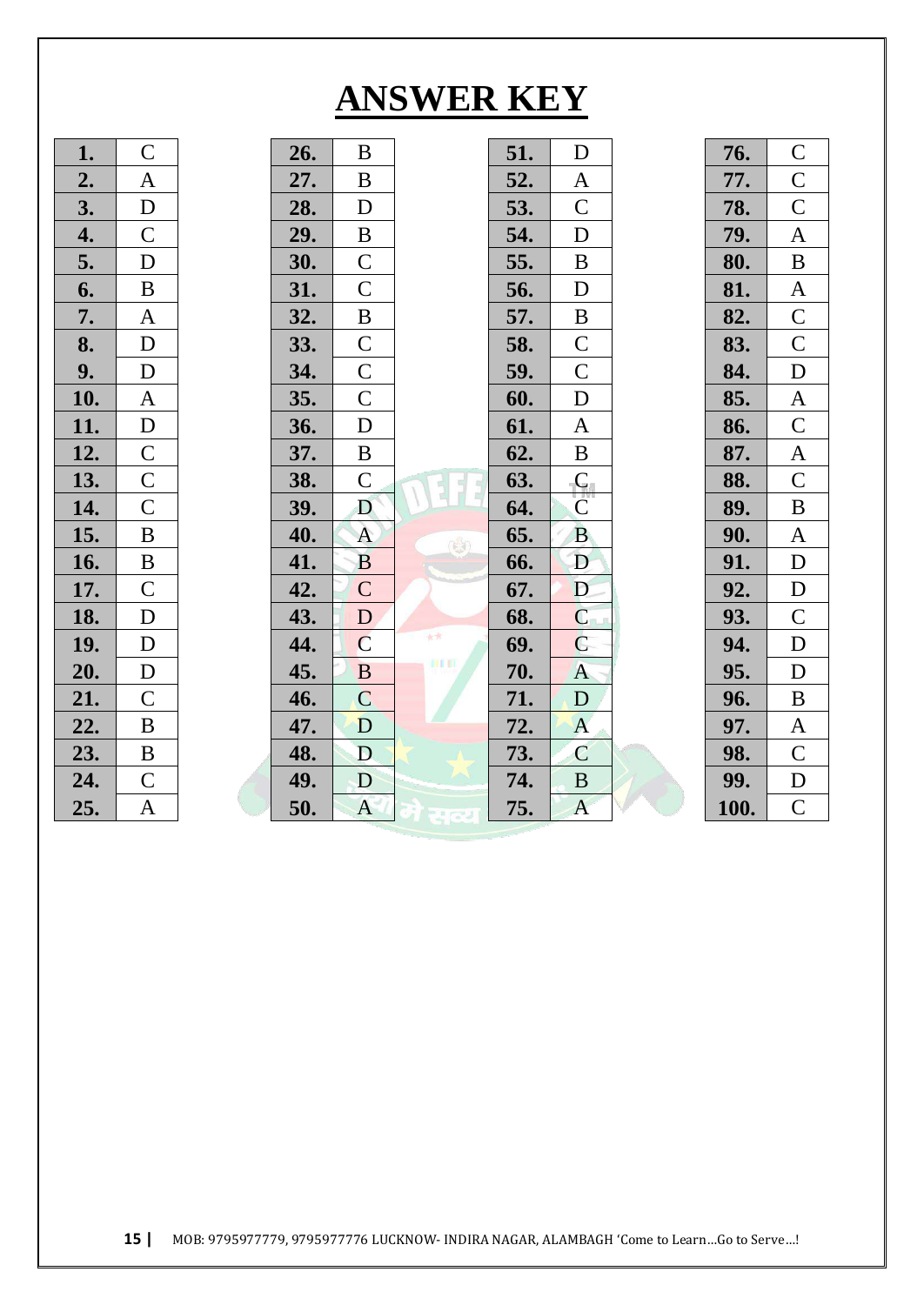

## Timing: 120 minutes **CENTURION DEFENCE ACADEMY** M.M: 50 **TA (MATHS + REASONING) TEST PAPER**

|    | <b>MATHS /NUMBER SYSTEM</b>                                                                                                                                                                                                                                     |                                                   |  |
|----|-----------------------------------------------------------------------------------------------------------------------------------------------------------------------------------------------------------------------------------------------------------------|---------------------------------------------------|--|
| 1. | The unit digit in the product $(7^{71} \times 6^{59} \times 3^{65})$ is                                                                                                                                                                                         |                                                   |  |
|    | (A)<br>6<br>(C)<br>4                                                                                                                                                                                                                                            | (B)<br>2<br>(D)<br>1                              |  |
| 2. | By adding x to 1254934, the resulting number becomes divisible by 11, while adding y to 1254934                                                                                                                                                                 |                                                   |  |
|    | makes the resulting number divisible by 3. Which one of the following is the set of values for $x$ and<br>$y$ ?                                                                                                                                                 |                                                   |  |
|    |                                                                                                                                                                                                                                                                 |                                                   |  |
|    | (A) $x = 1, y = 1$<br>(C) $x = -1, y = 1$                                                                                                                                                                                                                       | (B)<br>$x = 1, y = -1$<br>$x = -1, y = -1$<br>(D) |  |
| 3. | If $\frac{a}{4} = \frac{b}{5} = \frac{c}{6}$ , then the value of $\frac{a+b+c}{b}$ is                                                                                                                                                                           |                                                   |  |
|    | (A)<br>3                                                                                                                                                                                                                                                        | TM<br>(B)<br>2                                    |  |
|    | 6<br>(C)                                                                                                                                                                                                                                                        | (D)<br>4                                          |  |
| 4. | The numbers $x, x + 2, x + 4$ are all primes so x is                                                                                                                                                                                                            |                                                   |  |
|    | 3<br>(A)                                                                                                                                                                                                                                                        | $\overline{2}$<br>(B)                             |  |
|    | (C)<br>11                                                                                                                                                                                                                                                       | 17<br>(D)                                         |  |
| 5. | If <i>n</i> is a positive integer, then what is the digit in the unit place of $3^{2n+1} + 2^{2n+1}$ ?                                                                                                                                                          |                                                   |  |
|    | (A)<br>0                                                                                                                                                                                                                                                        | (B)<br>$\mathbf{3}$                               |  |
| 6. | (C)<br>5<br>Let 'a' and 'b' be natural number, not necessarily distinct. For all values of 'a' and 'b' the natural                                                                                                                                              | $\overline{7}$<br>(D)                             |  |
|    |                                                                                                                                                                                                                                                                 |                                                   |  |
|    | number would be                                                                                                                                                                                                                                                 |                                                   |  |
|    | (A)                                                                                                                                                                                                                                                             | (B)<br>a/b                                        |  |
|    | $\frac{(a+b)}{a-b}$<br>(C)                                                                                                                                                                                                                                      | (D)<br>log(ab)                                    |  |
| 7. | Consider the following statements:<br>I. The product of any three consecutive integers is divisible by 6.<br>II. Any integer can be expressed in one of the three forms 3k, 3k+1, 3k+2, where K is an integer.<br>Which of the above statements is/are correct? |                                                   |  |
|    | Only I<br>(A)                                                                                                                                                                                                                                                   | Only II<br>(B)                                    |  |
|    | (C)<br>Both I and II                                                                                                                                                                                                                                            | Neither I nor II<br>(D)                           |  |
| 8. | If the sum of two numbers is 18 and sum of their square is 164, then the smallest number is                                                                                                                                                                     |                                                   |  |
|    | 8<br>(A)                                                                                                                                                                                                                                                        | 6<br>(B)                                          |  |
|    | 12<br>(C)                                                                                                                                                                                                                                                       | (D)<br>10                                         |  |
| 9. | What least value must be given to *, so that the number 84705*2 is divisible by 9?                                                                                                                                                                              |                                                   |  |
|    | (A)<br>0<br>$\overline{2}$<br>(C)                                                                                                                                                                                                                               | (B)<br>1<br>3<br>(D)                              |  |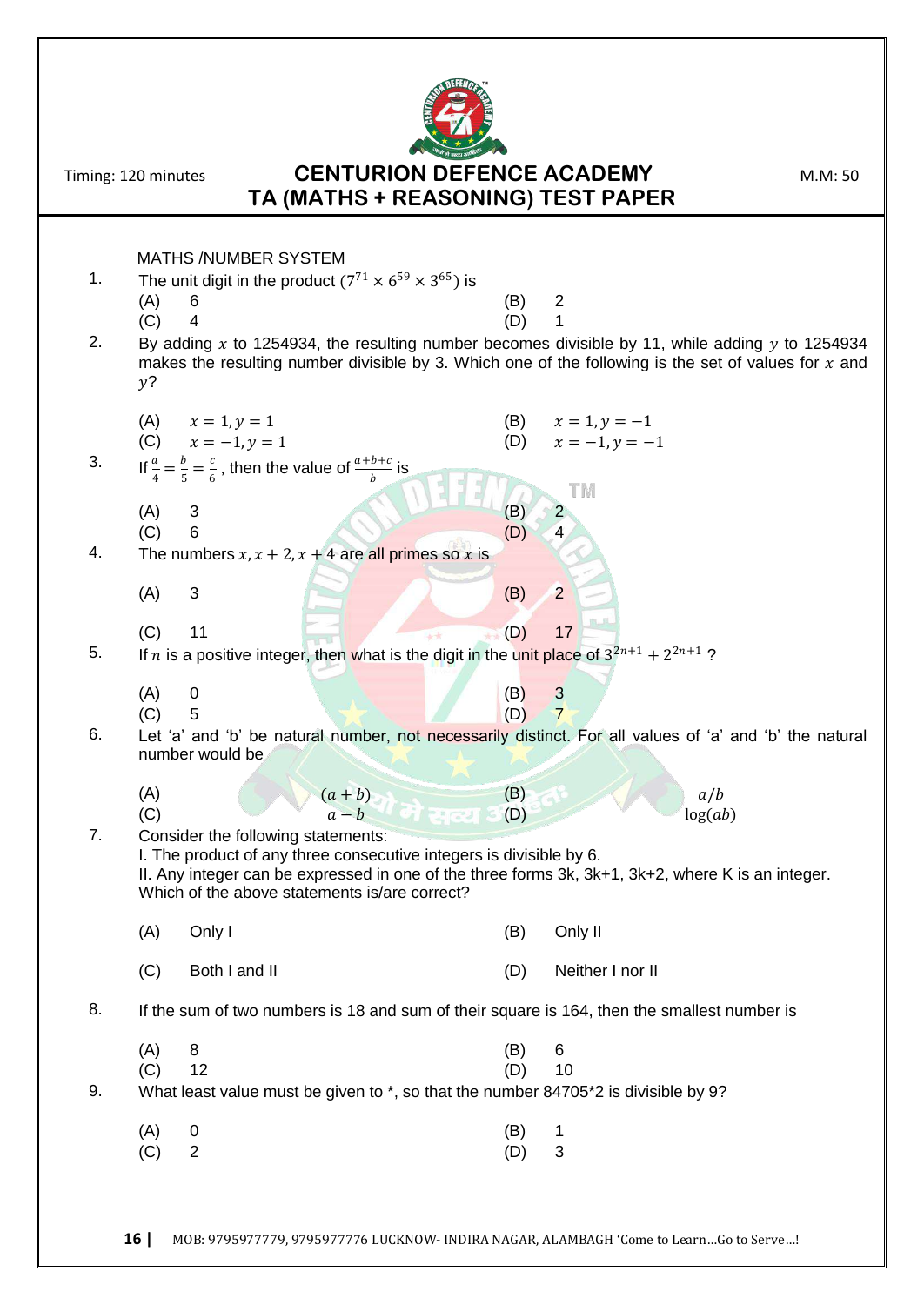| 10. | Consider the following statements:<br>I. In a given whole number, if the sum of the odd numbered digit is equal to the sum of even<br>numbered digits, then the number is divisible by 11.<br>II. In a given whole number, if the difference of sum of odd numbered digits and even numbered<br>digits is divisible by 11, then the number is divisible by 11.<br>Of these statements |                                                                                                                                                                                                                                                    |                  |                                                        |  |  |
|-----|---------------------------------------------------------------------------------------------------------------------------------------------------------------------------------------------------------------------------------------------------------------------------------------------------------------------------------------------------------------------------------------|----------------------------------------------------------------------------------------------------------------------------------------------------------------------------------------------------------------------------------------------------|------------------|--------------------------------------------------------|--|--|
| 11. | (A)<br>(C)                                                                                                                                                                                                                                                                                                                                                                            | Only I is correct<br>Only II is correct<br>The number 444 444 444 444 is divisible by                                                                                                                                                              | (B)<br>(D)       | Both I and II are wrong<br>Both I and II are correct   |  |  |
| 12. | (A)<br>(C)                                                                                                                                                                                                                                                                                                                                                                            | 3, 11<br>5, 11<br>Let X be a real number such that $0 < x < 1$ . Of the following the correct statement would be                                                                                                                                   | (B)<br>(D)       | 3, 7<br>9, 11                                          |  |  |
|     | (A)                                                                                                                                                                                                                                                                                                                                                                                   | the positive square root of $x$ is equal to $x$                                                                                                                                                                                                    | (B)              | the positive square root of $x$ is greater than        |  |  |
| 13. | (C)                                                                                                                                                                                                                                                                                                                                                                                   | the positive square root of x is less than $x$ (D)<br>Which one of the following is a prime number?                                                                                                                                                |                  | $\chi$<br>the square of $x$ is greater than $x$        |  |  |
| 14. | (A)<br>(C)                                                                                                                                                                                                                                                                                                                                                                            | 161<br>173                                                                                                                                                                                                                                         | (B)<br>(D)       | 171M<br>221                                            |  |  |
|     |                                                                                                                                                                                                                                                                                                                                                                                       | What can be said about the expansion of $2^{12n} - 6^{4n}$ , where <i>n</i> is a positive integer?                                                                                                                                                 |                  |                                                        |  |  |
|     | (A)<br>(C)                                                                                                                                                                                                                                                                                                                                                                            | Last digit is 4<br>Last digit is 2                                                                                                                                                                                                                 | (B)<br>(D)       | Last digit is 8<br>last two digits are zero            |  |  |
| 15. |                                                                                                                                                                                                                                                                                                                                                                                       | All prime factors of 182 are                                                                                                                                                                                                                       |                  | 机儿                                                     |  |  |
|     | (A)<br>(C)                                                                                                                                                                                                                                                                                                                                                                            | 女女<br>2 and 13<br>BH B<br>2, 7 and 13                                                                                                                                                                                                              | (B)<br>(D)       | $2$ and $7$<br>None of these                           |  |  |
| 16. |                                                                                                                                                                                                                                                                                                                                                                                       | If <i>n</i> is a natural number than $\sqrt{n}$ is                                                                                                                                                                                                 |                  |                                                        |  |  |
|     | (A)<br>(C)                                                                                                                                                                                                                                                                                                                                                                            | always a whole number<br>sometimes<br>number<br>natural<br>a<br>sometimes an irrational number                                                                                                                                                     | (B)<br>and $(D)$ | always a natural number<br>always an irrational number |  |  |
| 17. |                                                                                                                                                                                                                                                                                                                                                                                       | 235.235235235 is a/an                                                                                                                                                                                                                              |                  |                                                        |  |  |
|     | (A)<br>(C)                                                                                                                                                                                                                                                                                                                                                                            | integer<br>rational number                                                                                                                                                                                                                         | (B)<br>(D)       | whole number<br>irrational number                      |  |  |
| 18. |                                                                                                                                                                                                                                                                                                                                                                                       | Consider the following statements:<br>A number $a_1a_2a_3a_4$ is divisible by 9, if<br>1. $a_1 + a_2 + a_3 + a_4 + a_5$ is divisible by 9.<br>II. $a_1 - a_2 + a_3 - a_4 + a_5$ is divisible by 9<br>Which of the above statements is/are correct? |                  |                                                        |  |  |
|     | (A)                                                                                                                                                                                                                                                                                                                                                                                   | Only I                                                                                                                                                                                                                                             | (B)              | Only II                                                |  |  |
| 19. | (C)                                                                                                                                                                                                                                                                                                                                                                                   | Both I and II<br>What is the total number of prime number less than 100?                                                                                                                                                                           | (D)              | Neither I nor II                                       |  |  |
|     | (A)                                                                                                                                                                                                                                                                                                                                                                                   | 25                                                                                                                                                                                                                                                 | (B)              | 30                                                     |  |  |
| 20. | (C)                                                                                                                                                                                                                                                                                                                                                                                   | 24<br>Which among the following is the largest four digit number that is divisible by 88?                                                                                                                                                          | (D)              | 26                                                     |  |  |
|     | (A)<br>(C)                                                                                                                                                                                                                                                                                                                                                                            | 9988<br>9944                                                                                                                                                                                                                                       | (B)<br>(D)       | 9966<br>8888                                           |  |  |
|     |                                                                                                                                                                                                                                                                                                                                                                                       |                                                                                                                                                                                                                                                    |                  |                                                        |  |  |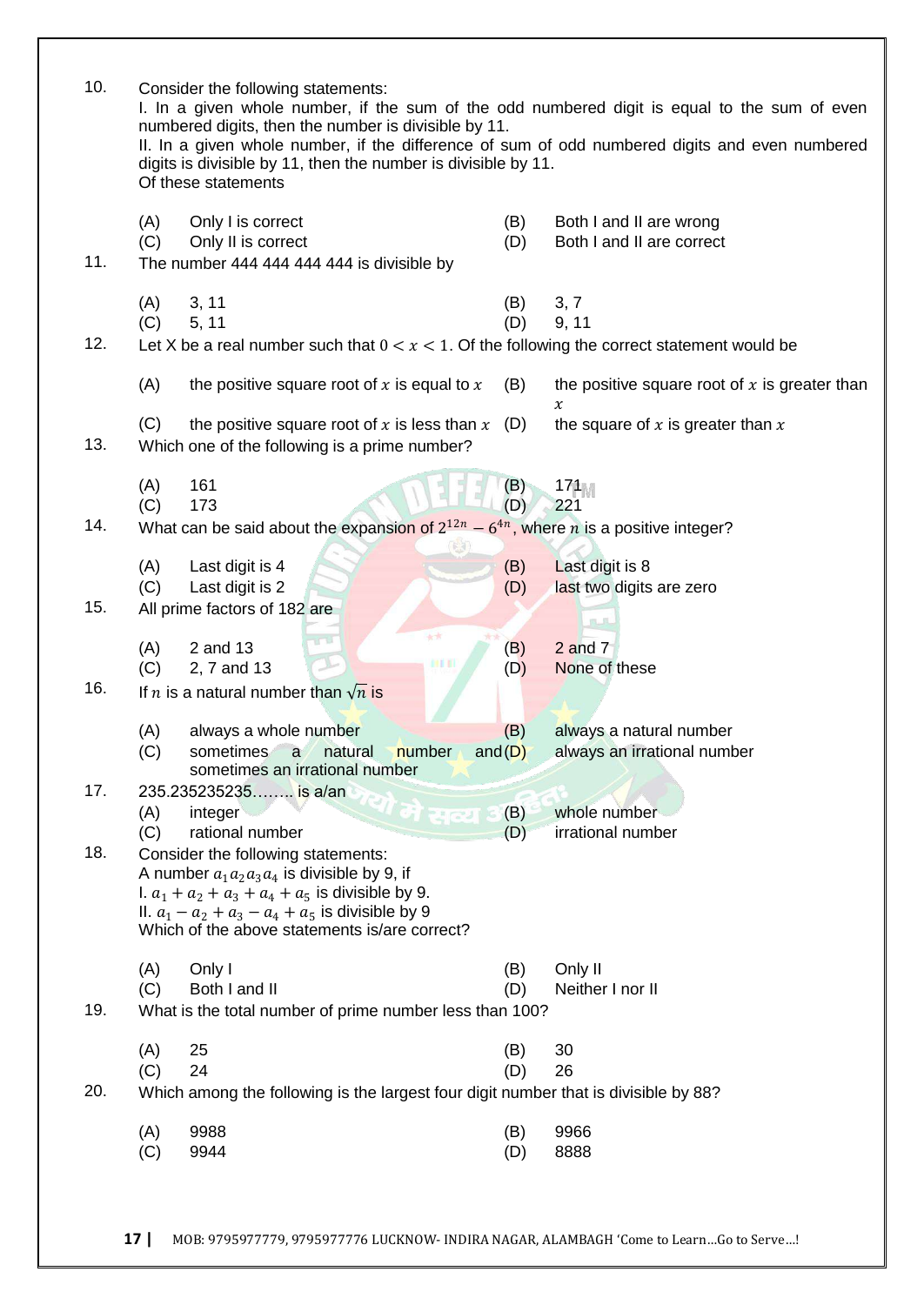| 21. | Which one of the following is rational?                                                                                                                |                                                                                                           |
|-----|--------------------------------------------------------------------------------------------------------------------------------------------------------|-----------------------------------------------------------------------------------------------------------|
|     | (A)<br>Area of a circle with radius $1/\pi$<br>(B)                                                                                                     | Radius of circle with area $1/\pi$                                                                        |
| 22. | (C)<br>Circumference of circle with radius $1/\pi$<br>(D)<br>Which one of the following is a correct statement?                                        | Radius of circle with circumference $1/\pi$                                                               |
|     | (A)<br>Decimal expansion of a rational number is (B)<br>terminating<br>Decimal expansion of an irrational number(D)<br>(C)                             | Decimal expansion of a rational number is<br>non-terminating<br>Decimal expansion of an irrational number |
| 23. | is terminating<br>The unit digit in the product is $(281 \times 15 \times 16 \times 18)$                                                               | is non-terminating and non-repeating.                                                                     |
| 24. | (A)<br>6<br>(B)<br>5<br>(C)<br>(D)<br>The prime factor of 2310 are                                                                                     | 0<br>8                                                                                                    |
|     | (A)<br>2, 3, 5, 7, 11<br>(B)                                                                                                                           | 2, 4, 6, 7, 11                                                                                            |
| 25. | (C)<br>2, 3, 4, 7<br>(D)<br>The unit digit in the product $(127)^{170}$ is                                                                             | None of these<br>TΜ                                                                                       |
| 26. | $\ensuremath{\mathsf{3}}$<br>(B)<br>(A)<br>(C)<br>7<br>(D)<br>What is the last digit in the expansion of $(2457)^{754}$ ?                              | $\overline{9}$<br>3                                                                                       |
| 27. | (A)<br>$\mathfrak{S}$<br>(B)<br>8<br>(C)<br>(D)<br>In between two rational numbers, there are                                                          | $\overline{7}$<br>9                                                                                       |
|     | a finite number of fractions<br>(B)<br>(A)<br>(C)<br>even number of rational<br>(D)                                                                    | precisely two fractions<br>infinitely many numbers of fractions to<br>previous column                     |
| 28. | A ten-digit number is divisible by 4 as well as by 5. What could be the possible digit at the ten's place<br>in the given number?                      |                                                                                                           |
|     | जयो मे सव्य<br>(B)<br>0, 1, 2, 4 or 6<br>(A)<br>(D)<br>(C)<br>$2, 3, 4, 6$ or 8                                                                        | $1, 2, 4, 6$ or 8<br>$0, 2, 4, 6$ or $8$                                                                  |
| 29. | Zero is<br>(A)<br>a natural number<br>(B)<br>(C)<br>a positive number<br>(D)                                                                           | a whole number<br>a negative integer                                                                      |
| 30. | If 'r' is a non-zero rational number and 'x' is an irrational number, then the product 'rx' is<br>a rational number<br>(A)<br>(B)                      | an integer                                                                                                |
| 31. | an irrational number<br>(C)<br>(D)<br>Every composite number has<br>no prime divisor<br>(A)<br>(B)                                                     | None of these<br>atleast one prime divisor                                                                |
| 32. | (C)<br>atleast two prime divisor<br>(D)<br>When <i>n</i> is even, the product $n(n + 1)(n + 2)$ is divisible by<br>(A)<br>24<br>(B)<br>(C)<br>(D)<br>0 | one and only one prime divisor<br>7<br>None of these                                                      |
|     |                                                                                                                                                        |                                                                                                           |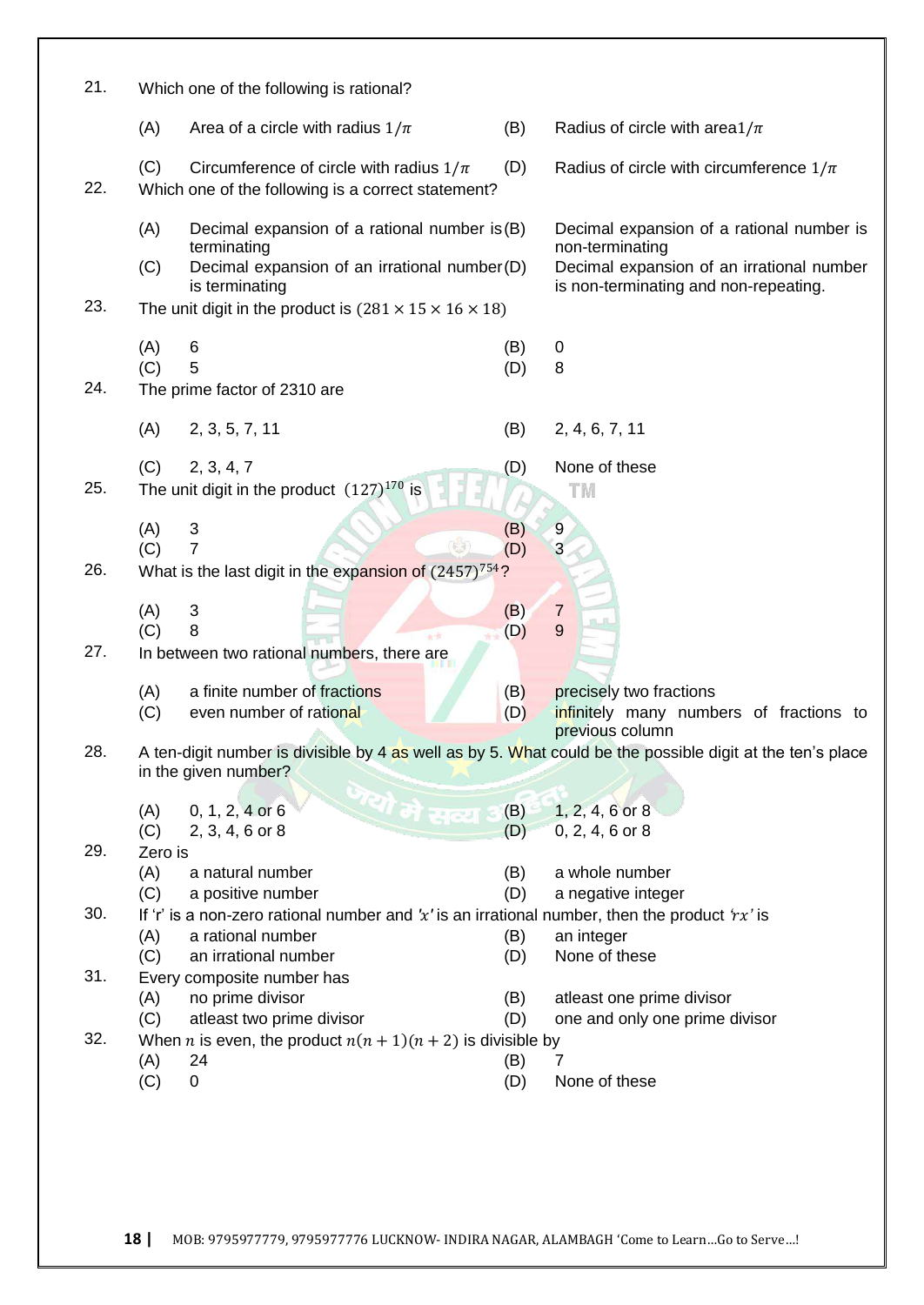| 33. |            | Consider the following statements:<br>If p is a prime such that $p + 2$ is also a prime, then<br>I. $p(p + 2) + 1$ is a perfect square.<br>II. 12 is a divisor of $p + (p + 2)$ , if $p > 3$ .<br>Which of the above statements is/are correct?       |            |                                                                                                                                                                                                                    |
|-----|------------|-------------------------------------------------------------------------------------------------------------------------------------------------------------------------------------------------------------------------------------------------------|------------|--------------------------------------------------------------------------------------------------------------------------------------------------------------------------------------------------------------------|
|     | (A)<br>(C) | Only I<br>Both I and II                                                                                                                                                                                                                               | (B)<br>(D) | Only II<br>Neither I nor II                                                                                                                                                                                        |
| 34. |            | If 'a' is an odd integer, the number $a(a^2 - 1)$ is divisible by                                                                                                                                                                                     |            |                                                                                                                                                                                                                    |
|     |            |                                                                                                                                                                                                                                                       |            |                                                                                                                                                                                                                    |
|     | (A)        | 8                                                                                                                                                                                                                                                     | (B)        | 32                                                                                                                                                                                                                 |
| 35. | (C)        | 24<br>Consider the following assumption and two statements:<br>Assumption A number 'ABCDE' is divisible by 11.<br>Statement $E - D + C - B + A$ is divisible by 11.<br>Statement II $E - D + C - B + A = 0$<br>Which one of the following is correct? | (D)        | 16                                                                                                                                                                                                                 |
|     | (A)        | Only statement I can be drawn from the $(B)$                                                                                                                                                                                                          |            | Only statement II can be drawn from the                                                                                                                                                                            |
|     | (C)        | assumption<br>Both the statements can be drawn from the (D)<br>assumption                                                                                                                                                                             |            | assumption<br>Neither of the statements can be drawn<br>from the assumption                                                                                                                                        |
| 36. |            |                                                                                                                                                                                                                                                       |            | If 'a' is an even positive integer and 'b' is an odd positive integer, then which of the following                                                                                                                 |
|     |            | statements is true?                                                                                                                                                                                                                                   |            |                                                                                                                                                                                                                    |
|     | (A)        | $a(b-1)$ is even                                                                                                                                                                                                                                      | (B)        | $a(b-1)$ is odd                                                                                                                                                                                                    |
|     | (C)        | $(a-1)(b-1)$ is even                                                                                                                                                                                                                                  | (D)        | $(a-1)b$ is even                                                                                                                                                                                                   |
| 37. | 4.         |                                                                                                                                                                                                                                                       |            | A three-digit number has digits h, t, u (from left to right) with h>u. If the digits are reversed and the<br>number thus formed is subtracted from the original number the unit's digit in the resulting number is |
|     |            | What are the other two digits of the resulting number from left to right?                                                                                                                                                                             |            |                                                                                                                                                                                                                    |
|     | (A)<br>(C) | 5 and 9<br>5 and 4                                                                                                                                                                                                                                    | (B)<br>(D) | 9 and 5<br>$4$ and $5$                                                                                                                                                                                             |
|     |            |                                                                                                                                                                                                                                                       |            |                                                                                                                                                                                                                    |
| 38. |            | Which one of the following is correct?<br>The number 222222 is                                                                                                                                                                                        |            |                                                                                                                                                                                                                    |
|     | (A)        | divisible by 3 but not divisible by 7                                                                                                                                                                                                                 | (B)        | divisible by 3 and 7 but not divisible by 11                                                                                                                                                                       |
|     | (C)        | divisible by 2 and 7 but not divisible by 11                                                                                                                                                                                                          | (D)        | divisible by 3, 7 and 11                                                                                                                                                                                           |
| 39. |            | Which one of the following numbers is not a square of any natural numbers?                                                                                                                                                                            |            |                                                                                                                                                                                                                    |
|     |            |                                                                                                                                                                                                                                                       |            |                                                                                                                                                                                                                    |
|     | (A)        |                                                                                                                                                                                                                                                       |            |                                                                                                                                                                                                                    |
|     |            | 5041                                                                                                                                                                                                                                                  | (B)        | 9852                                                                                                                                                                                                               |
| 40. | (C)        | 1936                                                                                                                                                                                                                                                  | (D)        | 6241                                                                                                                                                                                                               |
|     |            | When $n$ is divided by 4, the remainder is 3. What is the remainder when 2n is divided by 4?                                                                                                                                                          |            |                                                                                                                                                                                                                    |
|     | (A)        | $\boldsymbol{0}$                                                                                                                                                                                                                                      | (B)        |                                                                                                                                                                                                                    |
|     | (C)        | 6                                                                                                                                                                                                                                                     | (D)        | $\frac{2}{3}$                                                                                                                                                                                                      |
| 41. |            | The product of two number is $y/x$ , if one of the number is $\frac{x}{y^2}$ , then the other one is                                                                                                                                                  |            |                                                                                                                                                                                                                    |
|     | (A)        |                                                                                                                                                                                                                                                       | (B)        |                                                                                                                                                                                                                    |
|     |            |                                                                                                                                                                                                                                                       |            | $rac{x}{y^2}$                                                                                                                                                                                                      |
|     | (C)        | $\frac{x^2}{y^2}$                                                                                                                                                                                                                                     | (D)        | $\frac{y^3}{x^2}$                                                                                                                                                                                                  |
| 42. |            | A number is divisible by 25 only, if                                                                                                                                                                                                                  |            |                                                                                                                                                                                                                    |
|     | (A)<br>(C) | the last digits of the number is zero<br>the last two digit of the number is divisible (D)                                                                                                                                                            | (B)        | the last digit of the number is 5<br>the last two digit of the number is divisible                                                                                                                                 |
|     |            | by 5<br>MOB: 9795977779, 9795977776 LUCKNOW- INDIRA NAGAR, ALAMBAGH 'Come to LearnGo to Serve!                                                                                                                                                        |            | by 25                                                                                                                                                                                                              |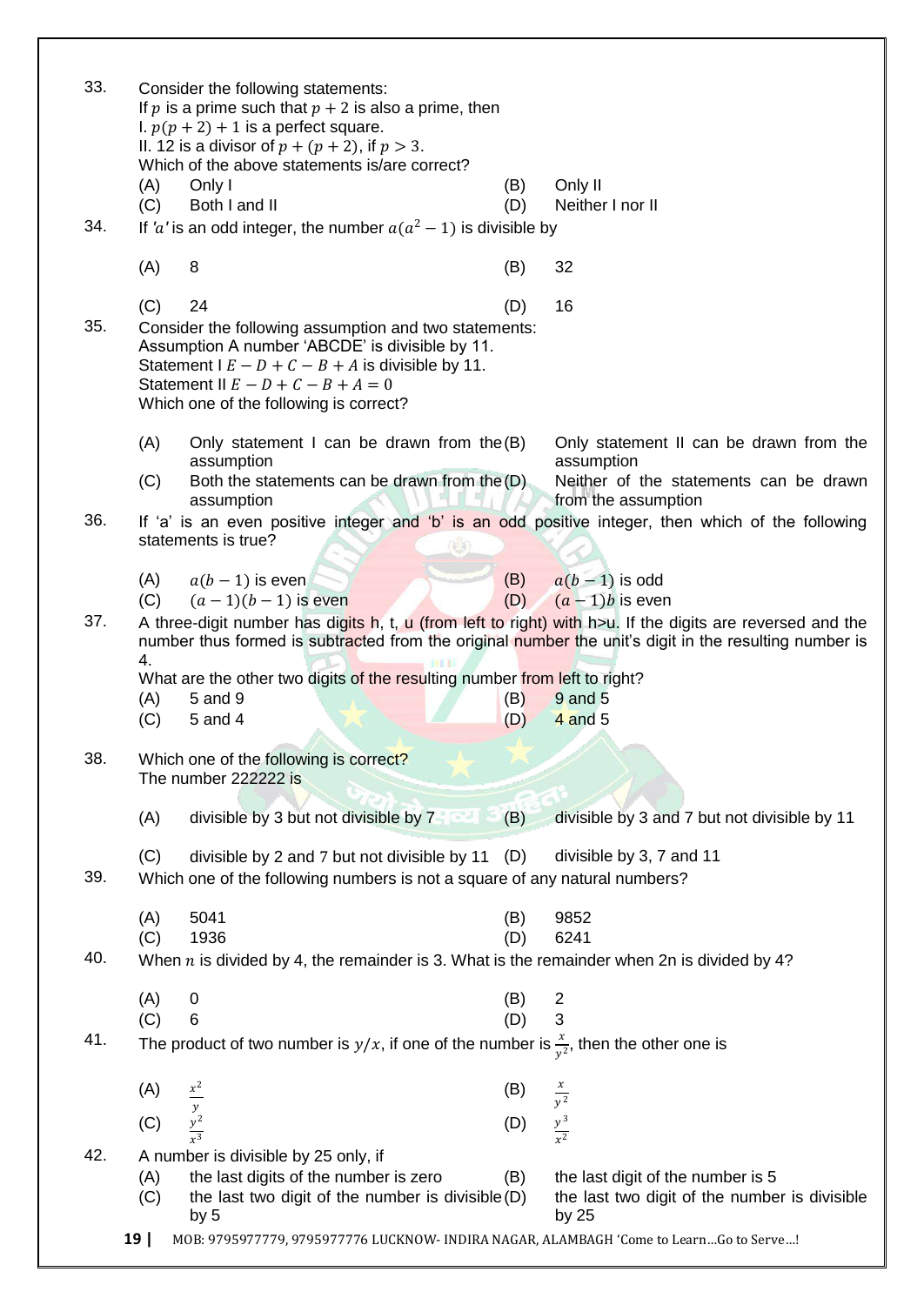| 43. |                     | The unit digit in $(7^{27} - 3^{14})$ is                                                                                                                                                                                                                                                            |            |                                                                                                                     |
|-----|---------------------|-----------------------------------------------------------------------------------------------------------------------------------------------------------------------------------------------------------------------------------------------------------------------------------------------------|------------|---------------------------------------------------------------------------------------------------------------------|
| 44. | (A)<br>(C)          | $\boldsymbol{0}$<br>$\overline{\mathbf{4}}$<br>If $42*8$ is a multiple of 9, then the digit represented by $*$ is                                                                                                                                                                                   | (B)<br>(D) | 7<br>6                                                                                                              |
| 45. | (A)<br>(C)          | 0<br>$\overline{2}$<br>15, then what is the dividend?                                                                                                                                                                                                                                               | (B)<br>(D) | 1<br>4<br>In a division operation, the divisor is 5 times the quotient and twice the remainder. If the remainder is |
| 46. | (A)<br>(C)<br>1.1.5 | 175<br>195<br>Of the following<br>II. $\sqrt{2}$<br>IV. $\sqrt{4}$<br>III. $2 + 3\sqrt{5}$<br>The number that are not rational are                                                                                                                                                                  | (B)<br>(D) | 185<br>250                                                                                                          |
|     | (A)                 | I and II                                                                                                                                                                                                                                                                                            | (B)        | II and III                                                                                                          |
| 47. | (C)                 | I only<br>A prime number greater than 11 will never end with                                                                                                                                                                                                                                        | (D)        | II, III and IV<br>T M                                                                                               |
|     |                     |                                                                                                                                                                                                                                                                                                     |            |                                                                                                                     |
|     | (A)<br>(C)          | 5<br>9                                                                                                                                                                                                                                                                                              | (B)<br>(D) | 7                                                                                                                   |
| 48. |                     | Consider the following statements<br>I. A natural number is divisible by 2, if its last digit is divisible by 2.<br>II. A natural number is divisible by 2, if its last digit is either zero or 2.<br>III. A natural number is divisible by 2, if its last digit is even.<br>Of the above statement |            |                                                                                                                     |
|     | (A)                 | I and II are correct                                                                                                                                                                                                                                                                                | (B)        | I and III are correct                                                                                               |
|     | (C)                 | II and III are correct                                                                                                                                                                                                                                                                              | (D)        | All of these                                                                                                        |
| 49. |                     | The product of a rational number and an irrational number is                                                                                                                                                                                                                                        |            |                                                                                                                     |
| 50. | (A)<br>(C)          | a natural number<br>साहो सत्य<br>a composite number<br>The least prime number is                                                                                                                                                                                                                    | (B)<br>(D) | an irrational number<br>a rational number                                                                           |
|     | (A)                 | 0                                                                                                                                                                                                                                                                                                   | (B)        | $\overline{2}$                                                                                                      |
|     | (C)                 | 3                                                                                                                                                                                                                                                                                                   | (D)        | 1                                                                                                                   |
|     |                     | REASONING /MISCELLANEOUS/IAF X                                                                                                                                                                                                                                                                      |            |                                                                                                                     |
| 51. |                     | सही वकल्प चुनें जो श्रृंखला को पूरा करेगा।                                                                                                                                                                                                                                                          |            | Choose the correct alternative from the given ones that will complete the series. /दिए गए वकल्पों में से            |
|     |                     | 24, 60, 120, 210, ?                                                                                                                                                                                                                                                                                 |            |                                                                                                                     |
|     | (A)                 | 300                                                                                                                                                                                                                                                                                                 | (B)        | 336                                                                                                                 |
|     | (C)                 | 420                                                                                                                                                                                                                                                                                                 | (D)        | 525                                                                                                                 |
|     |                     |                                                                                                                                                                                                                                                                                                     |            |                                                                                                                     |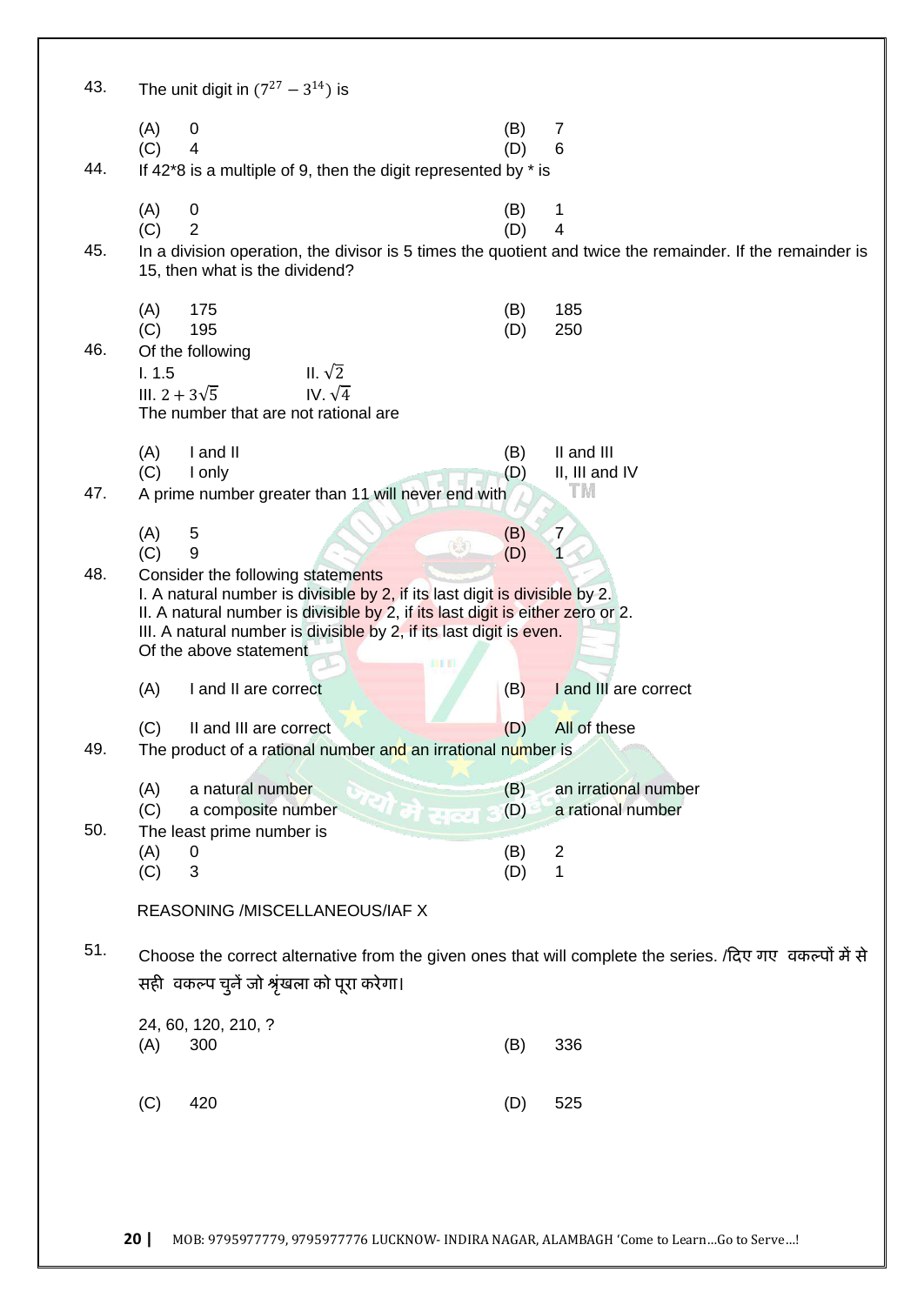| 52. | Select the related words/numbers from the given alternatives./दिए गए वकल्पों में से संबंधत शब्द/ संख्या |                                                                                                              |               |                                                                                                             |  |  |
|-----|---------------------------------------------------------------------------------------------------------|--------------------------------------------------------------------------------------------------------------|---------------|-------------------------------------------------------------------------------------------------------------|--|--|
|     | को चुनिए।                                                                                               |                                                                                                              |               |                                                                                                             |  |  |
|     |                                                                                                         | ?:63::08:26                                                                                                  |               |                                                                                                             |  |  |
|     | (A)                                                                                                     | 12                                                                                                           | (B)           | 9                                                                                                           |  |  |
|     | (C)                                                                                                     | 18                                                                                                           | (D)           | 15                                                                                                          |  |  |
| 53. |                                                                                                         |                                                                                                              |               | Arrange the given words in the sequence in which they occur in the dictionary. / दिए गए शब्दों को उस        |  |  |
|     |                                                                                                         | क्रम में व्यवस्थित करें जिसमें वे शब्दकोश में होते हैं।                                                      |               |                                                                                                             |  |  |
|     | 1. Storm                                                                                                |                                                                                                              |               |                                                                                                             |  |  |
|     | 2. Strap                                                                                                | 3. Strangle                                                                                                  |               |                                                                                                             |  |  |
|     |                                                                                                         | 4. Stamped                                                                                                   |               |                                                                                                             |  |  |
|     | 5. Satire                                                                                               |                                                                                                              |               |                                                                                                             |  |  |
|     | (A)                                                                                                     | 51432                                                                                                        | (B)           | 51342                                                                                                       |  |  |
| 54. | (C)                                                                                                     | 54132                                                                                                        | (D)           | 53412<br>In a code language, COMPUTER is written as OCREPMTU. How will DAUGHTER be written in the           |  |  |
|     |                                                                                                         |                                                                                                              |               | same language? / एक कोड भाषा में, COMPUTER को OCREPMTU के रूप में लिखा जाता है। DAUGHTER को                 |  |  |
|     |                                                                                                         | उसी भाषा में कैसे लिखा जाएगा?                                                                                |               |                                                                                                             |  |  |
|     | (A)                                                                                                     | <b>READTHGU</b>                                                                                              | (B)           | <b>ADTHREGU</b>                                                                                             |  |  |
|     | (C)                                                                                                     | <b>ADREGUTH</b>                                                                                              | (D)           | <b>ADERUGTH</b>                                                                                             |  |  |
| 55. |                                                                                                         |                                                                                                              |               | Select the related words/numbers from the given alternatives./दिए गए वकल्पों में से संबंधत शब्द/ संख्या     |  |  |
|     | को चुनिए।                                                                                               |                                                                                                              |               |                                                                                                             |  |  |
|     |                                                                                                         | Country: President: State: ?                                                                                 |               |                                                                                                             |  |  |
|     | (A)                                                                                                     | <b>Chief Minister</b>                                                                                        | (B)           | <b>Prime Minister</b>                                                                                       |  |  |
| 56. | (C)                                                                                                     | Speaker                                                                                                      | (D)           | Governor                                                                                                    |  |  |
|     |                                                                                                         | प्रश्न चन्ह के स्थान पर कौन सी संख्या आएगी।/What number will come in place of the question mark<br>15:32::32 |               |                                                                                                             |  |  |
|     |                                                                                                         | DE TI                                                                                                        |               |                                                                                                             |  |  |
|     | (A)                                                                                                     | 66                                                                                                           | (B)           | 56                                                                                                          |  |  |
|     | (C)                                                                                                     | 49                                                                                                           | (D)           | 48                                                                                                          |  |  |
| 57. |                                                                                                         | दिए गए आकड़े की सही दर्पण छवि का चयन करें जब दर्पण को आकृति के दाई ओर रखा जाता हैं।                          |               | Select the correct mirror image of the given figure when the mirror is placed to the right of the figure. / |  |  |
|     |                                                                                                         |                                                                                                              |               |                                                                                                             |  |  |
|     |                                                                                                         | यो मे सब्य                                                                                                   | <b>BILLED</b> |                                                                                                             |  |  |
|     |                                                                                                         |                                                                                                              |               |                                                                                                             |  |  |
|     | (A)                                                                                                     |                                                                                                              | (B)           |                                                                                                             |  |  |
|     |                                                                                                         |                                                                                                              |               |                                                                                                             |  |  |
|     |                                                                                                         |                                                                                                              |               |                                                                                                             |  |  |
|     |                                                                                                         |                                                                                                              |               |                                                                                                             |  |  |
|     | (C)                                                                                                     |                                                                                                              | (D)           |                                                                                                             |  |  |
|     |                                                                                                         |                                                                                                              |               |                                                                                                             |  |  |
|     |                                                                                                         |                                                                                                              |               |                                                                                                             |  |  |
| 58. |                                                                                                         | यदि गाय के लए बछड़ा तो भेड़ के लए/ If the calf for the cow is for the sheep                                  |               |                                                                                                             |  |  |
|     | (A)                                                                                                     | बच्चा/ baby                                                                                                  | (B)           | बछेरा/ colt                                                                                                 |  |  |
|     | (C)                                                                                                     | मेमना/ lamb                                                                                                  | (D)           | भे ड़या/ wolf                                                                                               |  |  |
|     |                                                                                                         |                                                                                                              |               |                                                                                                             |  |  |
|     |                                                                                                         |                                                                                                              |               |                                                                                                             |  |  |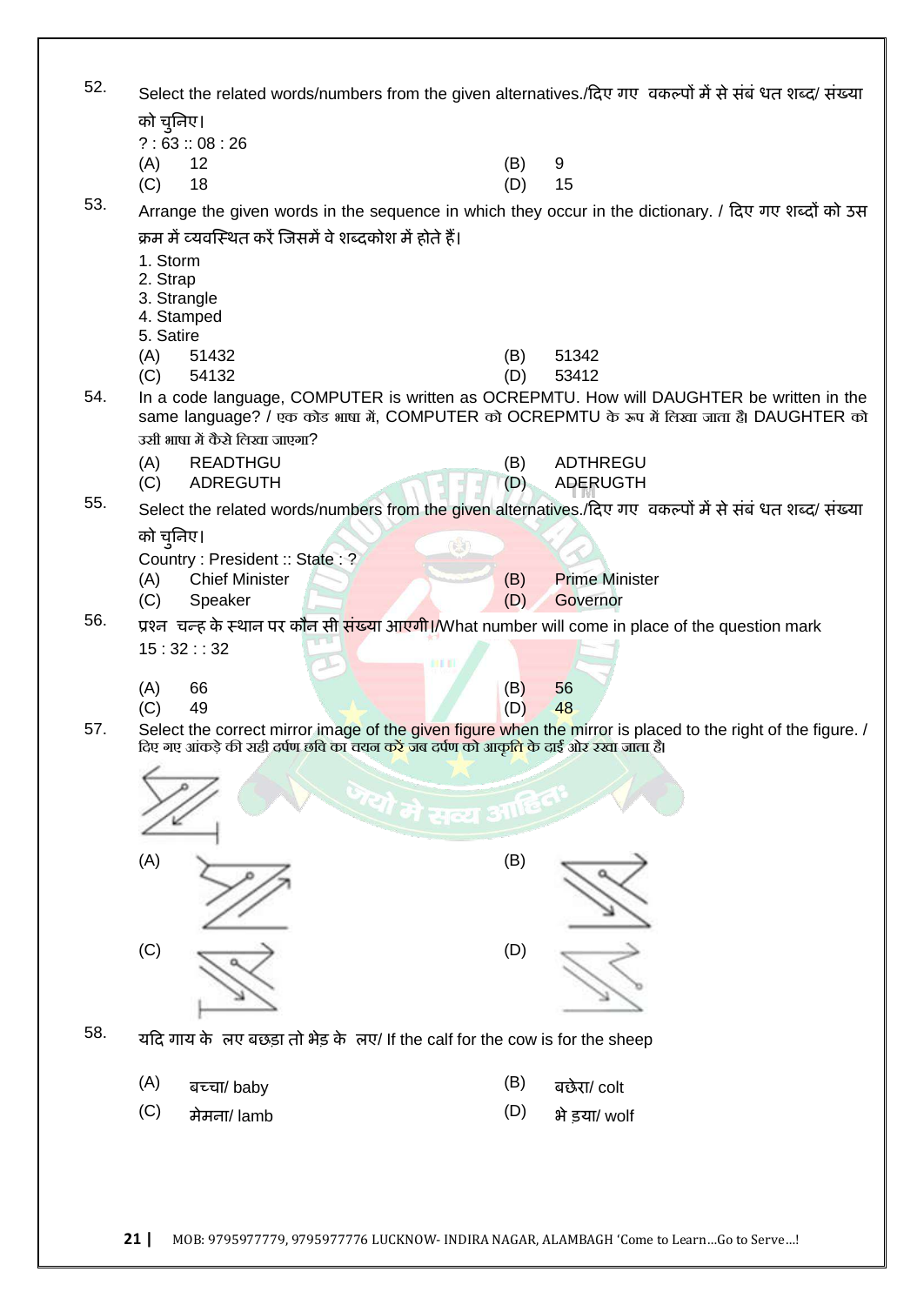| 59. | Pointing to a lady, Diwakar said, "Her mother's only grandson is my son." How is that lady related to<br>Diwakar? / एक महिला की ओर इशारा करते हूए, दिवाकर ने कहा, "उसकी माँ का एकमात्र पोता मेरा बेटा है।" वह |                                                                                                                          |            |                                                                                                                                                                                                         |  |
|-----|---------------------------------------------------------------------------------------------------------------------------------------------------------------------------------------------------------------|--------------------------------------------------------------------------------------------------------------------------|------------|---------------------------------------------------------------------------------------------------------------------------------------------------------------------------------------------------------|--|
|     |                                                                                                                                                                                                               | महिला दिवाकर से कैसे संबं धत है?                                                                                         |            |                                                                                                                                                                                                         |  |
|     | (A)                                                                                                                                                                                                           | Aunty                                                                                                                    | (B)        | Sister                                                                                                                                                                                                  |  |
| 60. | (C)                                                                                                                                                                                                           | Mother                                                                                                                   | (D)        | Wife                                                                                                                                                                                                    |  |
|     |                                                                                                                                                                                                               |                                                                                                                          |            | In a class, P has more marks than Q and R does not have the least marks. S has more marks than T<br>and T has more marks than P, who among them will have the least marks? / एक वर्ग में, P के पास Q से |  |
|     |                                                                                                                                                                                                               |                                                                                                                          |            |                                                                                                                                                                                                         |  |
|     |                                                                                                                                                                                                               |                                                                                                                          |            | अ धक अंक हैं और R के पास कम से कम अंक नहीं हैं। S के T से अ धक अंक हैं और T के P की तुलना में अ धक अंक                                                                                                  |  |
|     |                                                                                                                                                                                                               | हैं, उनमें से  कसके पास कम से कम अंक होंगे?                                                                              |            |                                                                                                                                                                                                         |  |
|     | (A)<br>(C)                                                                                                                                                                                                    | P<br>S                                                                                                                   | (B)<br>(D) | Q<br>Τ                                                                                                                                                                                                  |  |
| 61. |                                                                                                                                                                                                               |                                                                                                                          |            |                                                                                                                                                                                                         |  |
|     |                                                                                                                                                                                                               |                                                                                                                          |            | Choose the correct alternative from the given ones that will complete the series. /दिए गए वकल्पों में से                                                                                                |  |
|     |                                                                                                                                                                                                               | सही) वकल्प चुनै जो श्रृंखला को पूरा करेगा।<br>6, 13, 28, 59, ?                                                           |            |                                                                                                                                                                                                         |  |
|     | (A)                                                                                                                                                                                                           | 111                                                                                                                      | (B)        | 113                                                                                                                                                                                                     |  |
|     | (C)                                                                                                                                                                                                           | 114                                                                                                                      | (D)        | 122                                                                                                                                                                                                     |  |
| 62. |                                                                                                                                                                                                               |                                                                                                                          |            | Select the word pair in which the two words are related in the same ways as are the two words in the                                                                                                    |  |
|     |                                                                                                                                                                                                               | following. / शब्द जोड़ी का चयन करें जिसमें दो शब्द उसी तरह से संबं धंत हैं जैसे  क निम्न ल खत में दो शब्द हैं।           |            |                                                                                                                                                                                                         |  |
|     |                                                                                                                                                                                                               | Vision: Blindness                                                                                                        |            |                                                                                                                                                                                                         |  |
|     | (A)                                                                                                                                                                                                           | Cholera: Epidemic<br>$(\cdot)$                                                                                           | (B)        | Old age: Senility                                                                                                                                                                                       |  |
|     | (C)                                                                                                                                                                                                           | Deaf: hear                                                                                                               | (D)        | <b>Audition: Hearing</b>                                                                                                                                                                                |  |
| 63. |                                                                                                                                                                                                               |                                                                                                                          |            | Three of the following four letter-clusters are alike in a certain way and one is different. Find the odd                                                                                               |  |
|     |                                                                                                                                                                                                               | one out. / निम्न ल खत चार पत् <mark>र-समू</mark> हों में से तीन एक निश्चित तरीके से एक जैसे हैं और एक अलग है।  वषम चुनें |            |                                                                                                                                                                                                         |  |
|     | (A)                                                                                                                                                                                                           | <b>XAZC</b>                                                                                                              | (B)        | <b>PRRT</b>                                                                                                                                                                                             |  |
|     | (C)                                                                                                                                                                                                           | <b>CDDE</b>                                                                                                              | (D)        | <b>LMNO</b>                                                                                                                                                                                             |  |
| 64. |                                                                                                                                                                                                               |                                                                                                                          |            | Insert the correct mathematical signs in the following equation 13 3 2 1 = 15 / निम्न ल खत समीकरण                                                                                                       |  |
|     |                                                                                                                                                                                                               | 13 3 2 1 = 15 में सही ग णतीय संकेत डालें                                                                                 |            |                                                                                                                                                                                                         |  |
|     | (A)                                                                                                                                                                                                           | $x + 1$                                                                                                                  | (B)        | $\div - \times$                                                                                                                                                                                         |  |
|     | (C)                                                                                                                                                                                                           | $+ - +$                                                                                                                  |            | $(D)$ $\div$ $\times$ $-$                                                                                                                                                                               |  |
| 65. |                                                                                                                                                                                                               |                                                                                                                          |            | Pointing to a woman, a man said, "The only brother of his only son is my wife's brother." How is the                                                                                                    |  |
|     |                                                                                                                                                                                                               | woman related to the man/ एक महिला की ओर सं कत करते हुए एक पुरुष ने कहा, "इसके इकलौते भाई का बेटा                        |            |                                                                                                                                                                                                         |  |
|     |                                                                                                                                                                                                               | मेरी पत्नी का भाई है।" वह महिला उस पुरुष से  कस प्रकार सम्बं धत है                                                       |            |                                                                                                                                                                                                         |  |
|     | (A)                                                                                                                                                                                                           | सास/ mother-in-law                                                                                                       | (B)        | ससुर की बहन / Father in law's sister                                                                                                                                                                    |  |
|     | (C)                                                                                                                                                                                                           | मामी / Aunt                                                                                                              | (D)        | माँ की बहन / mother's sister                                                                                                                                                                            |  |
|     |                                                                                                                                                                                                               |                                                                                                                          |            |                                                                                                                                                                                                         |  |
| 66. |                                                                                                                                                                                                               |                                                                                                                          |            | Select the combination of letters that when sequentially placed in the gaps of the given letter series                                                                                                  |  |
|     |                                                                                                                                                                                                               |                                                                                                                          |            | will complete the series. /अक्षरों के संयोजन का चयन करें जो कि दिए गए अक्षर श्रृंखला के अंतराल में क्रमिक रूप से रखे                                                                                    |  |
|     |                                                                                                                                                                                                               | जाने पर श्रृंखला को पूरा करेंगे।                                                                                         |            |                                                                                                                                                                                                         |  |
|     |                                                                                                                                                                                                               | bac_cab_cd_a_ac_ca<br>bdabc                                                                                              | (B)        | dcbac                                                                                                                                                                                                   |  |
|     | (A)<br>(C)                                                                                                                                                                                                    | cadbc                                                                                                                    | (D)        | dacbd                                                                                                                                                                                                   |  |
| 67. |                                                                                                                                                                                                               |                                                                                                                          |            | TILAL to LALIT in a code language, then how to write RAHUL in that code language? / कसी कूट भाषा                                                                                                        |  |
|     |                                                                                                                                                                                                               | में LALIT को TILAL तो उसी कूट भाषा में RAHUL को कैसे  लखा जाएगा                                                          |            |                                                                                                                                                                                                         |  |
|     |                                                                                                                                                                                                               |                                                                                                                          |            |                                                                                                                                                                                                         |  |
|     | (A)                                                                                                                                                                                                           | <b>LUHAR</b>                                                                                                             | (B)        | <b>LUHRA</b>                                                                                                                                                                                            |  |
|     | (C)                                                                                                                                                                                                           | <b>RAHLU</b>                                                                                                             | (D)        | <b>LURHA</b>                                                                                                                                                                                            |  |
|     | 22                                                                                                                                                                                                            | MOB: 9795977779, 9795977776 LUCKNOW- INDIRA NAGAR, ALAMBAGH 'Come to LearnGo to Serve!                                   |            |                                                                                                                                                                                                         |  |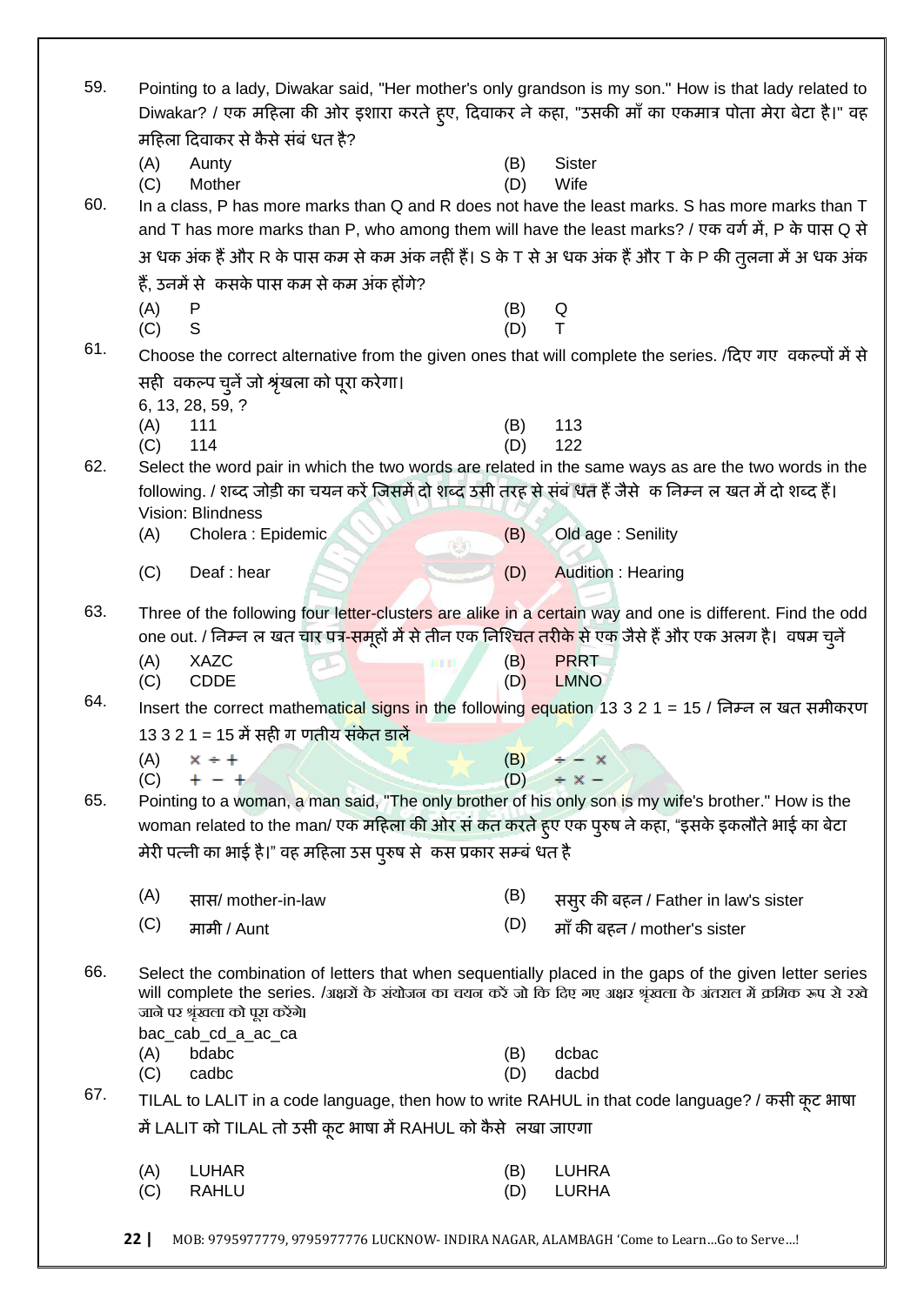68. **तनम्न श्रेखणमों भेंअगरा ऩद कौन**-**सा होगा। छाॉहटए**- What will be the next Term in the following series------ 93. 7, 176, 297, 378, ……….

| $(C)$ 387 |  |  |  | $(D)$ 403 |  |
|-----------|--|--|--|-----------|--|
| $(A)$ 459 |  |  |  | $(B)$ 427 |  |

69. Three of the following four numbers are alike in a certain way and one is different. Pick the number that is different from the rest. /लिम्नलिखित चार संख्याओं में से तीन एक निश्चित तरीके से समान हैं और एक अलग है। वह नंबर चुनें जो बाकियों से अलग हो।

- (A) 338 (B) 217
- (C) 28 (D) 65

70. If PRADESH is written as 1234567, how will PARAS be written?/**अगय** PRADESH **को** <sup>1234567</sup>**लरखा जाता है**, **तो** PARAS **को कै सेलरखा जाएगा**?

| $(A)$ 13235 | $(B)$ 13236   |
|-------------|---------------|
| $(C)$ 13536 | $(D)$ $14436$ |

(C) 13536 (D) 14436

71. Two statements are given followed by three conclusions numbered I, II and III. Assuming the statements to be true even if they seem to be at variance with commonly known facts, decide which of the conclusions logically follow (s) from the statements. / दो कथन तीन निष्कर्ष I, II और III दिए गए हैं। कथनों को सत्य मानने पर भी यदि वे सामान्यतः ज्ञात तथ्यों के साथ विचरण करते हैं, तो निर्णय लें कि कथनों में से कौन सा निष्कर्ष तार्किक रूप से अनसरण करता है। TM.

**Statements: /** कथन:

No crow is a bird. / कोई कौअ एक पक्षी नहीं ह।ै

All birds are animals. / सभी पक्षी पशु हैं।

**Conclusions: / लिप्कर्ष:** 

**I.** Some animals are crows. / कुछ जानिर कौिेह।ैं

**II.** Some animals are birds. / कुछ जानिर पक्षी ह।ैं

**III.** No animal is a crow. / कोई जानिर कौअ नहीं ह।ै

- (A) Only conclusion I and III follows.  $/\overline{\Phi}$  are (B) लिष्कर्ष | और ||| अनुसरण करते हैं
- $(C)$  Only conclusion III follows  $\sqrt{\overline{q}}$  or  $\overline{q}$  or  $\overline{q}$  III(D) अनुसरण करता है

Rone of the conclusion follows. / निष्कर्ष का कोई भी ऄनुसरण नहीं करता है

Conclusion II and either conclusion I and III follows / लिप्कर्ष || और लिप्कर्ष | और ||| लनम्नलिलखत हैं

72. परसों के दिन 'होड़ अष्टमी' होगी। अगले सप्ताह के इसी दिन दीपावली होगी। यदि आज र ववार है तो दीपावली के चार **हदन फाद कौन**-**सी हदन होगा** / It will be 'Hoi Ashtami' on the day after tomorrow. This day of next week will be Diwali. If today is Sunday then what day will it be four days after Diwali

- (A) **शतनिाय** /Saturday (B) **फहृस्ऩततिाय** /Thursday
- (C) **शुक्रिाय** /Friday (D) **इनभेसेकोई नहीॊ**/None of these

73. Select the one which is different from the other three responses./ **एक का चमन कयें जो अन्द्म तीन प्रततकक्रमाओॊसेअरग है।**

- (A) JMPS (B) MPSL (C) DGJM (D) UXAD
- 74. Choose a different shape / **लबन्द्न आकृतत को चुतनए**

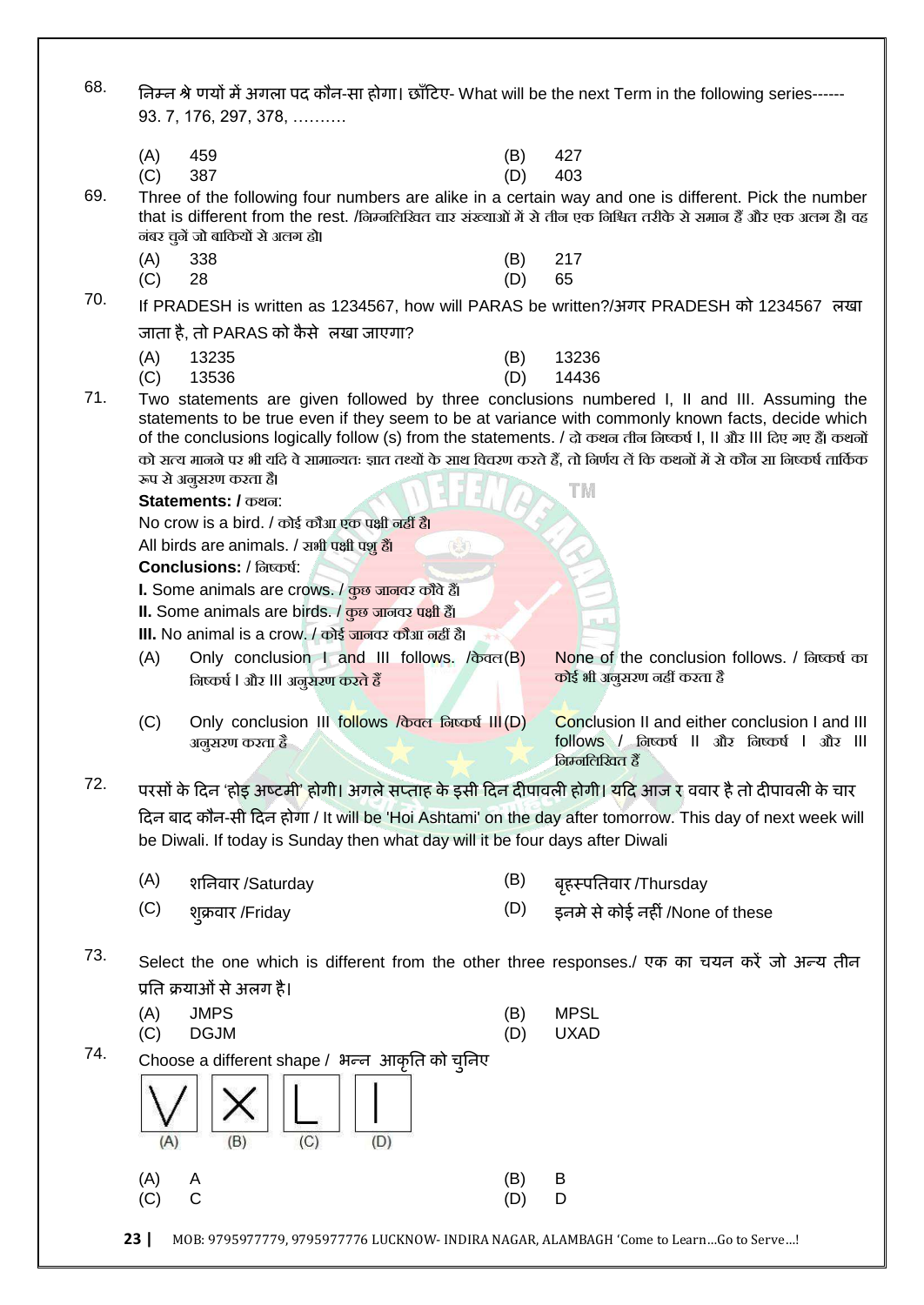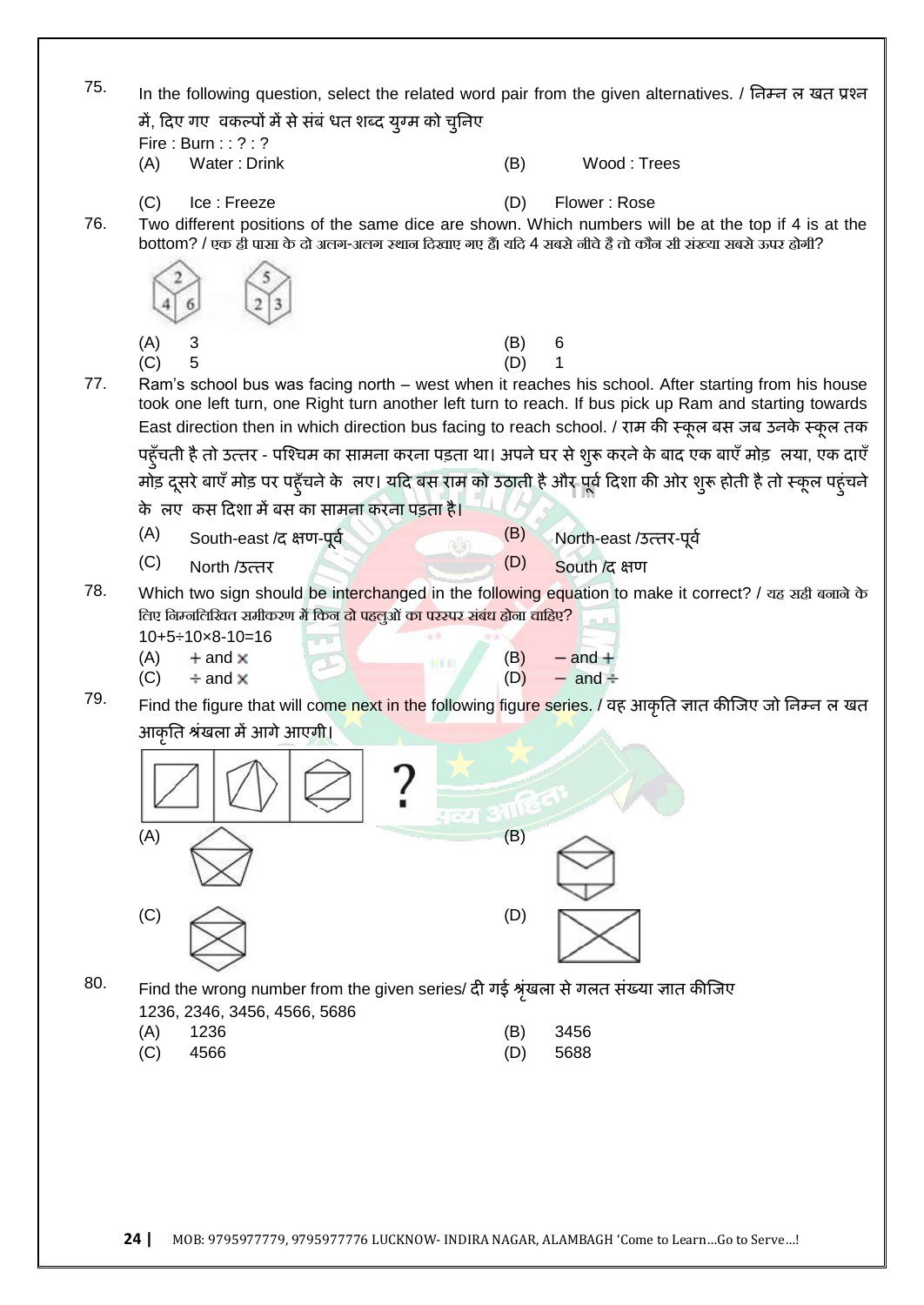81. The sequence of folding a piece of square paper (figures X and Y) and the manner in which the folded paper has been cut (figure Z) are shown. How will paper appear when unfolded? /चौकोर कागज के एक टकडे (आंकडे X और Y) को मोडने का क्रम और जिस तरीके से मडा हुआ कागज काटा गया है (वित्र देखें)। सामने आने पर पेपर कैसे दिखाई देगा?



82. Select the missing number from the given responses./ **दी गई प्रततकक्रमाओॊभेंसेराऩता सॊख्मा का चमन कयें**

| ◡   |                                | 2        |                                     |    |  |
|-----|--------------------------------|----------|-------------------------------------|----|--|
| 2   |                                |          |                                     |    |  |
| 8   | 3                              | 10       |                                     |    |  |
| 40  | 30                             | $\gamma$ |                                     |    |  |
| (A) | 10                             |          | (B)                                 | 12 |  |
| (C) | 13                             |          |                                     | 20 |  |
|     | and the Monday of the State of |          | $\sim$ $\mathbf{w}$<br>$\checkmark$ |    |  |

83. <sup>10</sup>**गामें**10 **फोया घास** <sup>10</sup>**हदन भेंखाती हैं**, **तो एक गाम एक फोया घास ककतनेहदन भेंखामेगी** ?/ 10 cows eat 10 sacks in 10 days, then how many days will one cow eat a sack of grass?

- (A) 1 (B) 10 (C) 8 (D) 100
- 84. A series is given with one term missing. Select the correct alternative from the given ones that will complete the series. / एक श्रृंखला गुम होने के साथ दी जाती है। दिए गए वकल्पों में से सही वकल्प का चयन करें

**जो श्रॊखृ रा को ऩूया कयेगा।**

- BT, DR, FP, ?
- (A) HO (B) HN
- (C) NH (D) OH

85. D is son of C and brother of E and E is niece of F. C is sister of B and aunt of A. Father of B has two children i.e. one son and one daughter. If A is son of F then how is F related to C? /डी, सी का बेटा हैऔर ई का भाई है और ई, एफ की भतीजी हैं। बी, बी की बहन है और बी के चाची के दो बच्चे हैं, यानी एक बेटा और एक बेटी। यदि ए, एफ का बेटा है तो एफ, सी से कैसे संबंधित है?

| (A)<br>Cousin-brother/ फुफेरा भाई |  |  | Aunt/ चाची |
|-----------------------------------|--|--|------------|
|-----------------------------------|--|--|------------|

(C) Sister-in-law/ **बाबी** (D) Sister/ **फहन**

86. Choose the correct alternative from the given one that will complete the series./ **दी गई श्रॊखृ रा सेसही विकल्ऩ चुनेंजो श्रॊखृ रा को ऩूया कयेगा।**

| 9, 17, 31, 57, ?, 205 |           |  |
|-----------------------|-----------|--|
| $(A)$ 102             | $(B)$ 104 |  |
| $(C)$ 107             | $(D)$ 109 |  |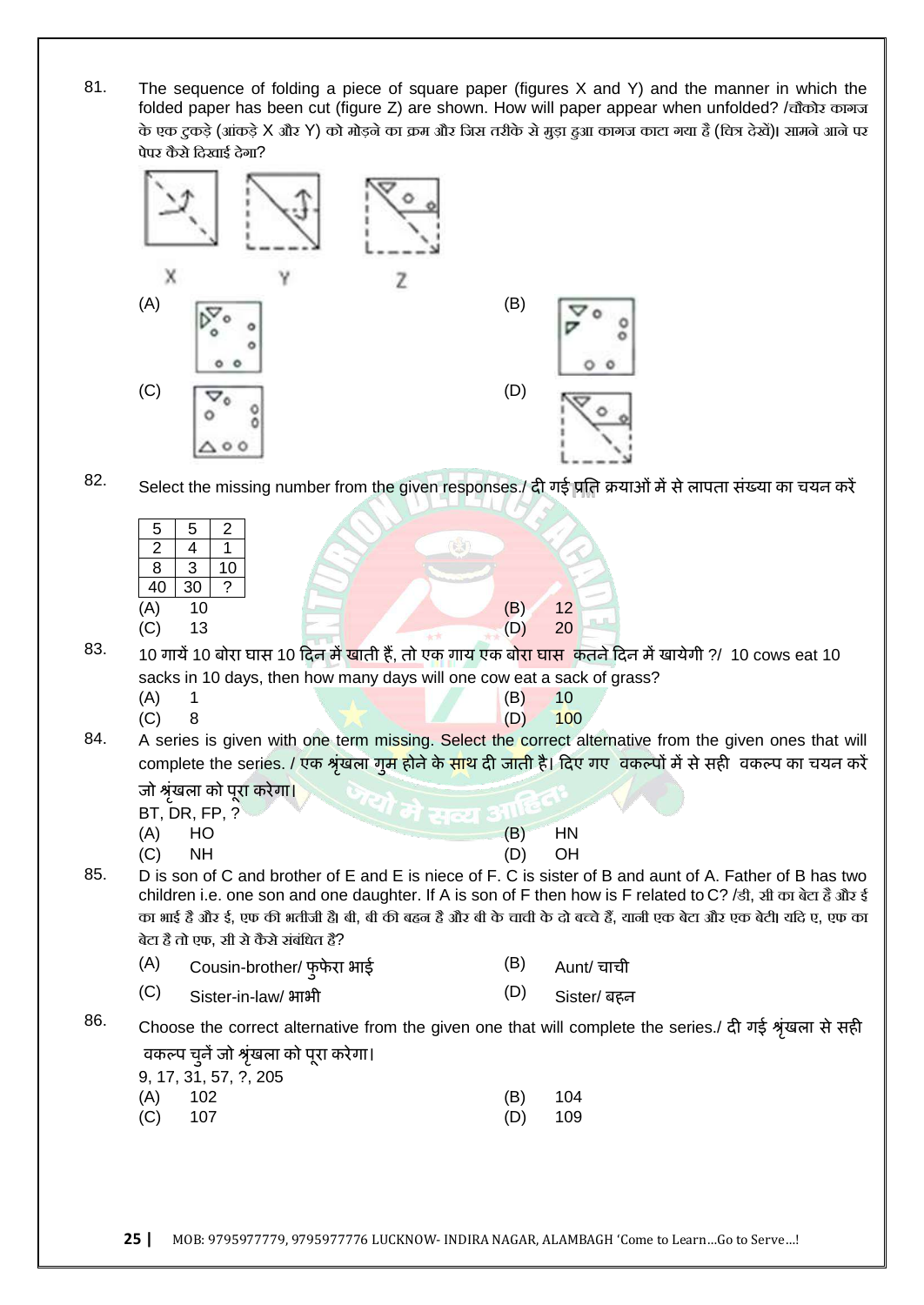| 87. | Pointing to a lady a man says that she is the only daughter of my son's maternal grandmother. How<br>is lady related to man?/ एक महिला की ओर इशारा करते हूए एक आदमी कहता है  क वह मेरे बेटे की नानी की<br>इकलौती बेटी है। स्त्री पुरुष से कैसे संबं धत है?                                                                                                                                                                                                                                                                                                                                                   |                                                                                                                             |     |                                                                                                                                                                                                                      |  |
|-----|--------------------------------------------------------------------------------------------------------------------------------------------------------------------------------------------------------------------------------------------------------------------------------------------------------------------------------------------------------------------------------------------------------------------------------------------------------------------------------------------------------------------------------------------------------------------------------------------------------------|-----------------------------------------------------------------------------------------------------------------------------|-----|----------------------------------------------------------------------------------------------------------------------------------------------------------------------------------------------------------------------|--|
|     | (A)                                                                                                                                                                                                                                                                                                                                                                                                                                                                                                                                                                                                          | brother/भाई                                                                                                                 | (B) | Sister/बहन                                                                                                                                                                                                           |  |
|     | (C)                                                                                                                                                                                                                                                                                                                                                                                                                                                                                                                                                                                                          | Wife/पत्नी                                                                                                                  | (D) | mother/ माँ                                                                                                                                                                                                          |  |
| 88. |                                                                                                                                                                                                                                                                                                                                                                                                                                                                                                                                                                                                              | की बहन है। "मंजू के लए कौन महिला है?                                                                                        |     | Pointing to a lady on the platform, Manju said, "She is the sister of the father of my mother's son."<br>Who is the lady to Manju?/ मंच पर एक महिला की ओर इशारा करते हुए, मंजू ने कहा, "वह मेरी माँ के बेटे के  पता  |  |
|     | (A)                                                                                                                                                                                                                                                                                                                                                                                                                                                                                                                                                                                                          | Mother/ਸਾੱ                                                                                                                  | (B) | Sister/बहन                                                                                                                                                                                                           |  |
|     | (C)                                                                                                                                                                                                                                                                                                                                                                                                                                                                                                                                                                                                          | Aunt/चाची                                                                                                                   | (D) | Niece/भतीजी                                                                                                                                                                                                          |  |
| 89. | (A)                                                                                                                                                                                                                                                                                                                                                                                                                                                                                                                                                                                                          | प्रति क्रयाओं से अलग है।<br>$40 - 5$                                                                                        | (B) | Select the one which is different from the other three responses./ एक का चयन करें जो अन्य तीन<br>60-12                                                                                                               |  |
|     | (C)                                                                                                                                                                                                                                                                                                                                                                                                                                                                                                                                                                                                          | $32 - 4$                                                                                                                    | (D) | 88-11                                                                                                                                                                                                                |  |
| 90. |                                                                                                                                                                                                                                                                                                                                                                                                                                                                                                                                                                                                              |                                                                                                                             |     | In the following question, select the odd word from the given alternatives. / निम्न ल खत प्रश्न में, दिए                                                                                                             |  |
|     |                                                                                                                                                                                                                                                                                                                                                                                                                                                                                                                                                                                                              | गए) वकल्पों में से 'वषम शब्द को चुनिए।                                                                                      |     | TM                                                                                                                                                                                                                   |  |
|     | (A)                                                                                                                                                                                                                                                                                                                                                                                                                                                                                                                                                                                                          | Ludo / लूडो                                                                                                                 | (B) | Chess / शतरंज                                                                                                                                                                                                        |  |
|     | (C)                                                                                                                                                                                                                                                                                                                                                                                                                                                                                                                                                                                                          | Polo/ पोलो                                                                                                                  | (D) | Carrom / कैरम                                                                                                                                                                                                        |  |
| 91. |                                                                                                                                                                                                                                                                                                                                                                                                                                                                                                                                                                                                              | दाएं मुड़ते हैं और  फर बाईं ओर जा <mark>ते हैं। अब आप  कस दिशा में हैं?</mark>                                              |     | You go 7 m North, turn right for 3 m, then turns right again for 7 m and then go to the left. In which<br>direction, are you now?/ आप 7 मीटर उत्तर में जाते हैं, 3 मीटर के लए दाएं मुड़ते हैं, फर 7 मीटर के लए फर से |  |
|     | (A)                                                                                                                                                                                                                                                                                                                                                                                                                                                                                                                                                                                                          | North/उत्तर                                                                                                                 | (B) | South/द क्षण                                                                                                                                                                                                         |  |
|     | (C)                                                                                                                                                                                                                                                                                                                                                                                                                                                                                                                                                                                                          | East/पूर्व                                                                                                                  | (D) | West/पश्चिम                                                                                                                                                                                                          |  |
| 92. | In a row of girls, Rita and Monika occupy the ninth place from the right end and tenth place from the<br>left end, respectively. If they interchange their places, then Rita and Monika occupy seventeenth<br>place from the right and eighteenth place from the left respectively. How many girls are there in the<br>row?/ लड़ कयों की एक पंक्ति में, रीता और मोनिका दाहिने छोर से नौवें स्थान पर और बाएं छोर से दसवें स्थान पर हैं।<br>यदि वे अपने स्थानों को बदल देते हैं, तो रीता और मोनिका क्रमशः दायें से सत्रहवें स्थान पर और बायें से अठारहवें<br>स्थान पर रहते हैं। पंक्ति में  कतनी लड़ कयां हैं? |                                                                                                                             |     |                                                                                                                                                                                                                      |  |
|     | (A)                                                                                                                                                                                                                                                                                                                                                                                                                                                                                                                                                                                                          | 25                                                                                                                          | (B) | 26                                                                                                                                                                                                                   |  |
| 93. | (C)                                                                                                                                                                                                                                                                                                                                                                                                                                                                                                                                                                                                          | 27                                                                                                                          | (D) | Data inadequate                                                                                                                                                                                                      |  |
|     |                                                                                                                                                                                                                                                                                                                                                                                                                                                                                                                                                                                                              | How is my father's sister's son's daughter related to me? / मेरे पता के बहन के बेटे की बेटी मुझसे कस<br>प्रकार सम्बन्धित है |     |                                                                                                                                                                                                                      |  |
|     | (A)                                                                                                                                                                                                                                                                                                                                                                                                                                                                                                                                                                                                          | फुफेरी बहन /cousin sister                                                                                                   | (B) | भतीजी /Niece                                                                                                                                                                                                         |  |
|     | (C)                                                                                                                                                                                                                                                                                                                                                                                                                                                                                                                                                                                                          | बहन /Sister                                                                                                                 | (D) | मामी /Aunt                                                                                                                                                                                                           |  |
|     |                                                                                                                                                                                                                                                                                                                                                                                                                                                                                                                                                                                                              |                                                                                                                             |     |                                                                                                                                                                                                                      |  |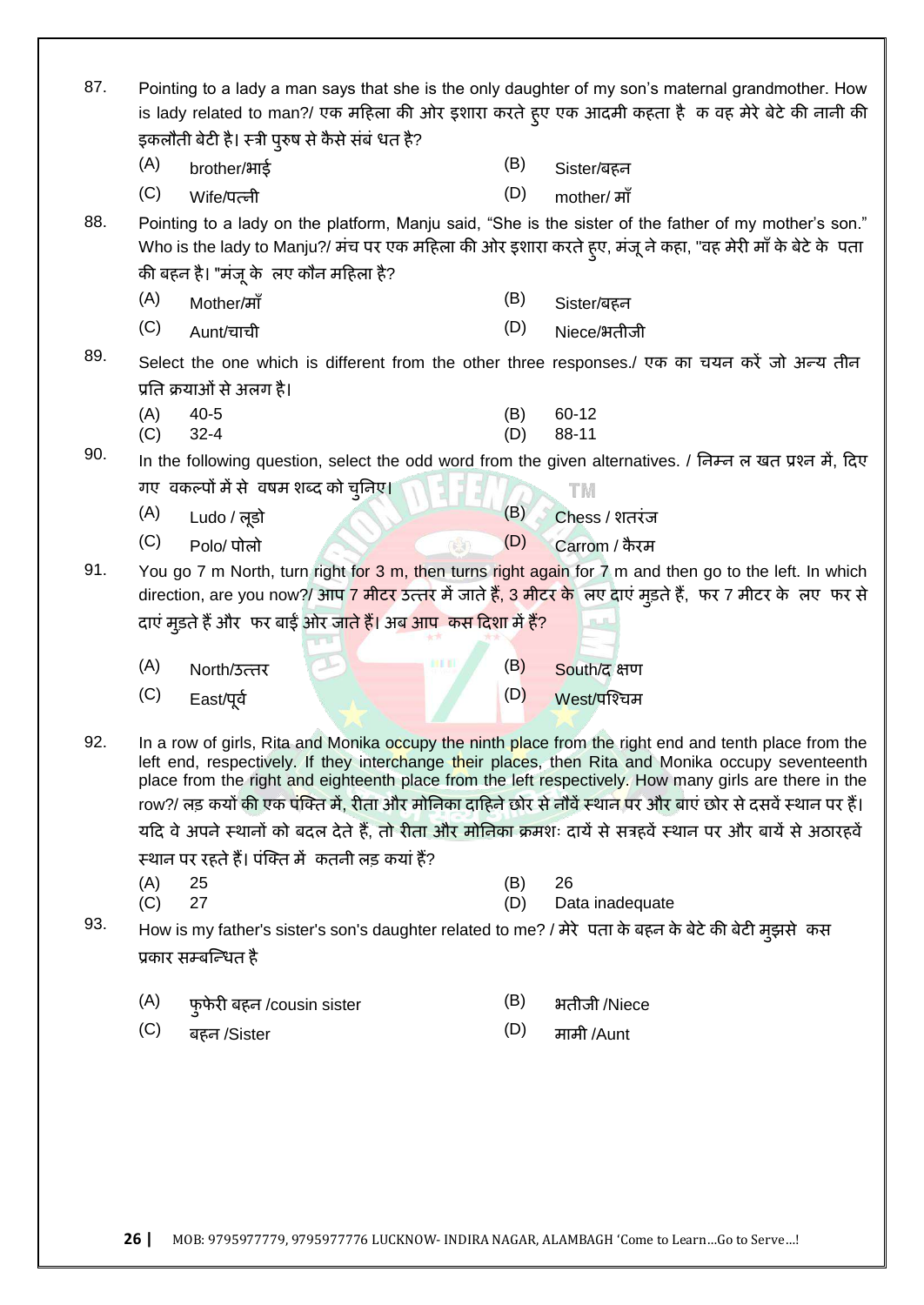94. Find the figure that will come next in the following figure series. / **िह आकृतत ऻात कीजजए जो तनम्न <sup>र</sup> खत**